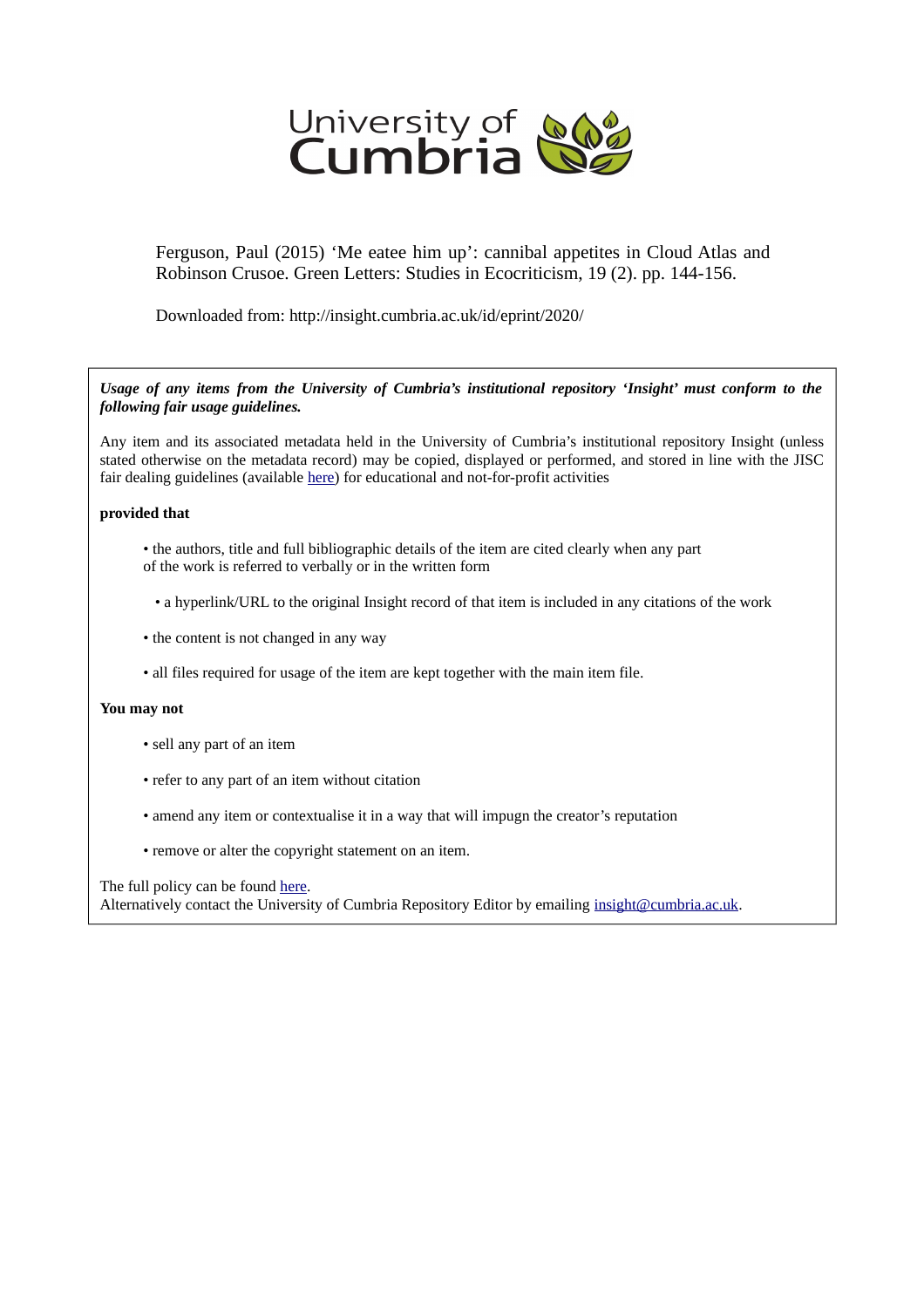# **'Me Eatee Him Up': Cannibal Appetites in** *Cloud Atlas* **and** *Robinson Crusoe*

# Paul Ferguson

*English and Creative Writing, University of Cumbria, Lancaster, United Kingdom*

Paul Ferguson, Flat 1, 3 Croftlands, Westbourne Road, Lancaster, LA1 5DD

[paul.ferguson@cumbria.ac.uk](mailto:paul.ferguson@cumbria.ac.uk)

Tel: 01524 39390 Mob: 07860530576

Pau Ferguson completed his PhD at Lancaster University in 2010 with his thesis "Embracing Alienation: Outsider Culture in British Literature from 1945-63". Since then he has been teaching literature at the University of Cumbria where he became interested in the intersections between Ecocriticism, Postcolonial Theory and Critical Animal studies. He is currently working on several ideas in this area.

**Formatted:** Line spacing: Double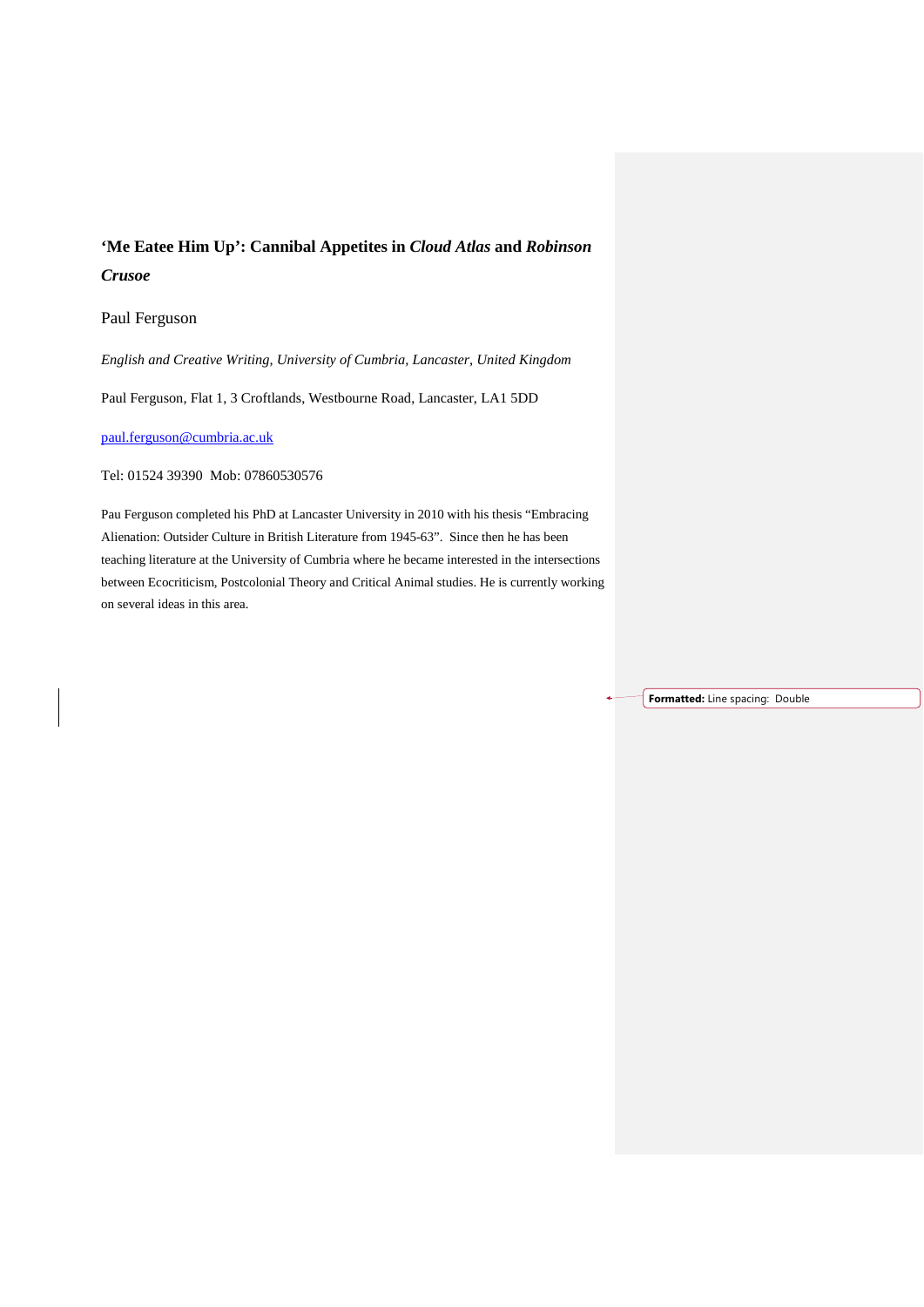# **'Me Eatee Him Up': Cannibal Appetites in** *Cloud Atlas* **and** *Robinson Crusoe*

This article considers the anthropocentric construction of the human subject in Defoe's novel *Robinson Crusoe,* paying close attention to formal structure and the novel's thematic concern with, and confusion of, both eating animals and cannibalism. By connecting *Crusoe*'s formal structure and thematic concerns with Mitchell's *Cloud Atlas*, which opens with *Crusoe*'s central motif, I will go on to show that this novel attempts to imagine, and indeed formally enacts, a likely conclusion to the anthropocentric colonial expedition *Robinson Crusoe* is often said to represent. In this context cannibalism, as both a literal practice and as a metaphor for consumer capitalism, is considered as part and parcel of a potentially catastrophic abstraction of the human from the ecosystem As such *Cloud Atlas* can be read as a minatory novel which attempts to work as a corrective to the consequences of a colonial adventure predicated not simply upon 'otherness' amongst humans but also between humans and the wider environment.

Keywords: cannibalism; parasitism; carnivory; anthropocentrism; postapocalypse; Crusoe; David Mitchell; Defoe

#### **Introduction**

'There is more barbarity in eating a man alive, than when he is dead' (Michel de Montaigne)

Nicholas Dunlop, in his essay 'Speculative Fiction as Postcolonial Critique', argues that whilst David Mitchell's 'undoubted technical achievements' in the course of his career as a novelist should make up a central part of any discussion of his work: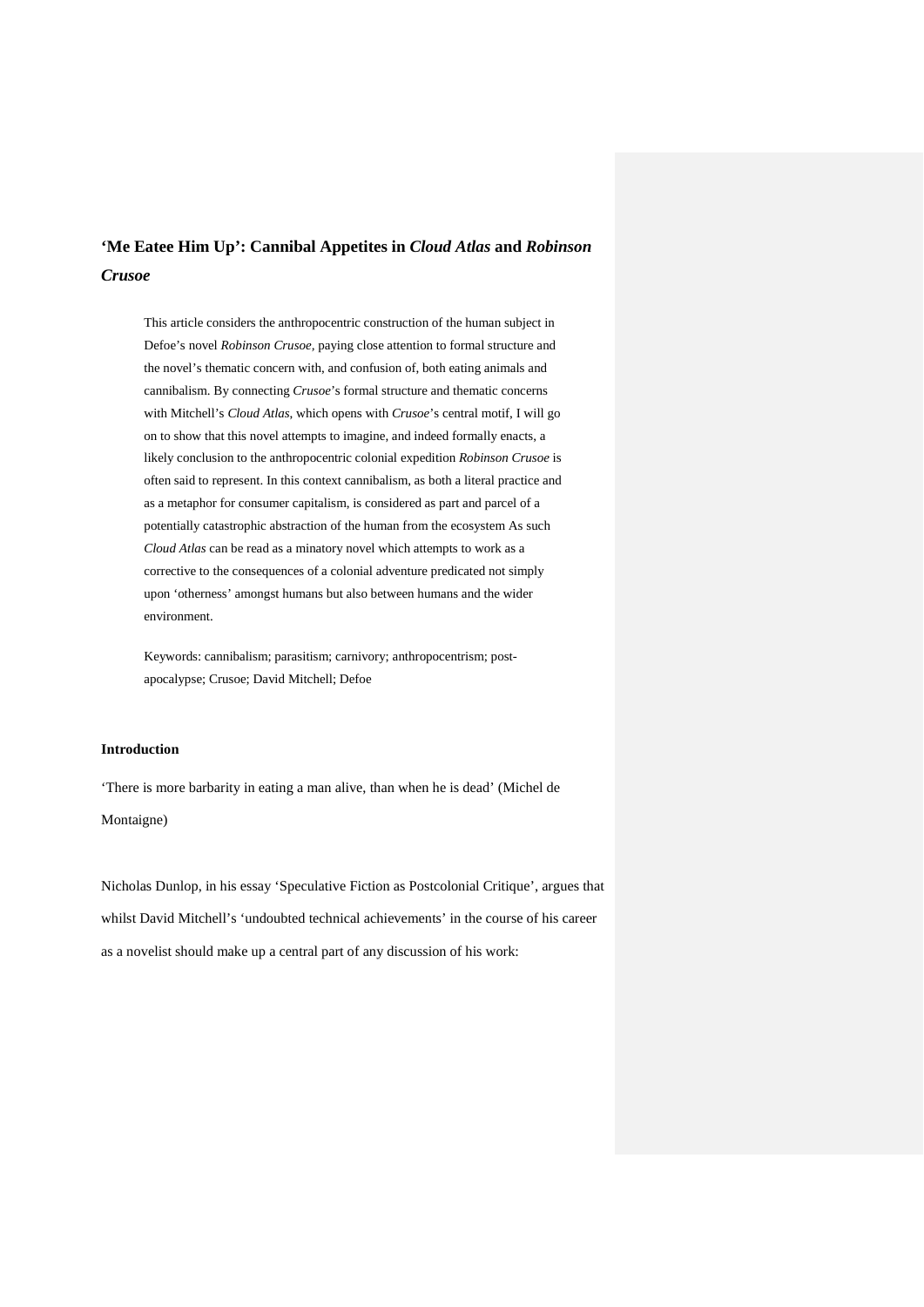[s]uch a unilateral perspective runs the risk of sidelining Mitchell's imaginative dialogue with the politics of postcoloniality by overlooking the oppositional politicized engagement that his technique enables (Dunlop, 2011, 202).

Indeed, it can be difficult in the face of Mitchell's self-conscious use of 'tricksy devices' which, according to one of his more memorable characters, Timothy Cavendish, belong in 'the 1980s with MAs in Postmodernism', to be anything other than blinded by his technical virtuosity (Mitchell, 2004, 152). However, as Dunlop suggests, Mitchell's technique, including his use of multiple formal devices, does in fact enable a highly politicised engagement, not simply with the 'politics of postcoloniality' but also in a way that is suggestive of the complex intersections between postocolonialism and ecocriticism explored in works such as Huggan and Tiffin's *Postcolonial Ecocriticism*  (Huggan and Tiffin, 2010). Indeed, Astrid Bracke, in her recent essay, 'The Contemporary English Novel and its Challenges to Ecocriticism', goes further than Dunlop's suggestion in stating that 'the complex recursive structure' of *Cloud Atlas*  'does not lead attention *away* from its environmental dimension but *foregrounds* and *emphasizes* it [original emphasis]' (Bracke, 2014, 431). This is an important point because although, as she points out, the traditionally anthropocentric focus of novels has often been considered an 'impediment to ecocritical analysis' the epic scale and complex structure of Mitchell's novel in decentring the human actually invites such an analysis (424).

Whilst Huggan and Tiffin outline a 'morass' of conflicting perspectives contributed by both ecocritical and postcolonial approaches, they do suggest that one way out is to look 'for the colonial and imperial underpinnings of environmental practices in both 'colonising' and 'colonised' societies' (Huggan and Tiffin, 2010, 3). The scope of Mitchell's third novel, *Cloud Atlas*, which spans a period between the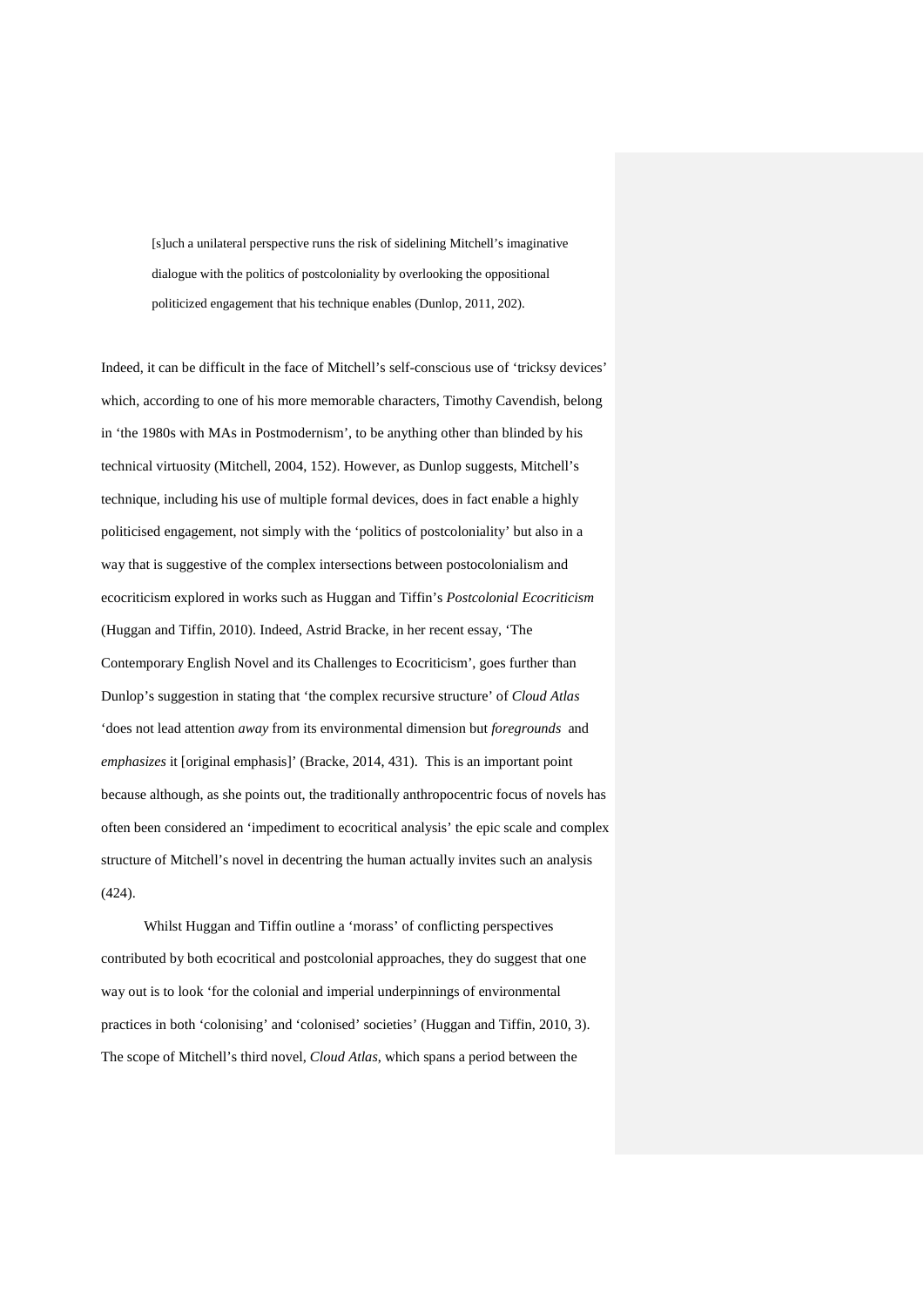complexities of the nineteenth century colonial conquest of the Chatham Islands and an unspecified future genocide of a post-apocalyptic tribe in the Hawaiian Islands, effectively puts this into practice, and is thereby suggestive of a combination of a theoretical and implicitly political approach with a creative narrative. This combination has particular resonance with what Huggan and Tiffin call the 'postcolonial/ecocritical alliance'. Here they suggest the 'continuing centrality of the imagination, and more specifically, imaginative *literature* to the task of postcolonial ecocriticsm and the mediating function of social and environmental *advocacy*' which they believe 'might turn imaginative literature into a catalyst for social action' (12). However, as they go on to explain, such a view of literature is not without its pitfalls: one take on this, for example, sees literature reduced to mere propaganda, or as a 'blueprint for liberating the repressed' (14). This is a problem alluded to in Sam Solnick's recent article for *The Independent* in which he cites Adeline Johns-Putra's encapsulation of the problems of addressing ecological issues through literature:

It's fair to say that literature that tells people what to do is often not very good literature at all (some might say it is propaganda). So the literature of climate change has to tread that line between hectoring and inspiring (*The Independent,* 11 June, 2014).

These are problems that have been extensively discussed elsewhere, in particular in relation to the mid-twentieth century backlash against existentialist *literature engagé*  (see for instance Raymond Williams 1980 essay 'The Writer: Commitment and Alignment' [Williams, 1989, 77-88]), and in many ways they are problems that emerge as soon as literature begins to see itself as high art. In the case of the novel, however,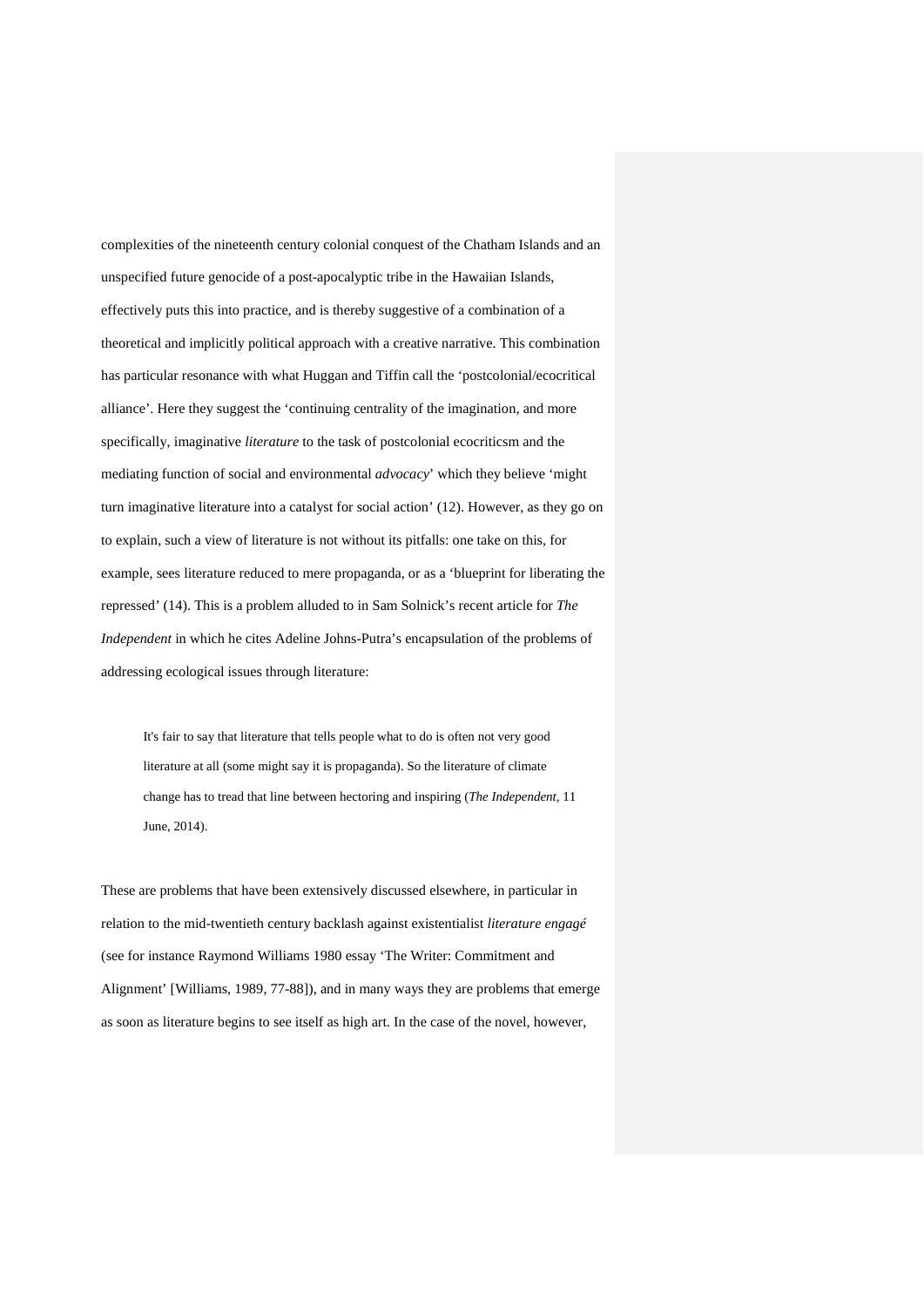treading 'that line', as Johns-Putra has it, is something that has been evident from the outset.

Daniel Defoe's *Robinson Crusoe* is widely recognised as being one of the first novels in the English language. However, as well as owing a debt to accounts of 'voyagers who had done so much in the sixteenth century to assist the development of capitalism' it is also a work which, in Defoe's words is 'design'd to both divert and instruct' (Watt, 1987, 67; Defoe, [1719] 1994, 246). J. Paul Hunter, placing *Crusoe*  firmly within the 'protestant guide tradition', explains that whilst 'complete as a story … the emphasis is placed upon the lesson it teaches, rather like an extended *exemplum*' (Hunter, 1994, 246). For Hunter, reading *Crusoe* through 'the guide tradition' allows us 'to ask larger questions about the relationship between didacticism and the literary form' (246), and though Hunter doesn't go on to outline the 'larger questions', in what follows I want to trace something of the intertextual relationship between *Robinson Crusoe* and *Cloud Atlas* by reading them against each other in a way that, following Huggan and Tiffin, 'preserves the aesthetic function of the literary text, whilst drawing attention to its social and political usefulness [and] its capacity to set out symbolic guidelines for the material transformation of the world' (Huggan and Tiffin, 2010, 14). In order to do this, I want to concentrate upon the construction of the human subject in Defoe's novel paying close attention to the formal structure of *Robinson Crusoe* and the novel's thematic concern with, and confusion of, both the eating of animals and cannibalism. By connecting *Crusoe*'s formal structure and thematic concerns with *Cloud Atlas*, and by considering both novels' preoccupation with questions of anthropophagy, I will go on to show that Mitchell's novel attempts to imagine, and indeed formally enacts, a likely conclusion to the anthropocentric colonial expedition *Robinson Crusoe* represents. In this context cannibalism, according to Simon Estok 'an unambiguously ecocritical issue'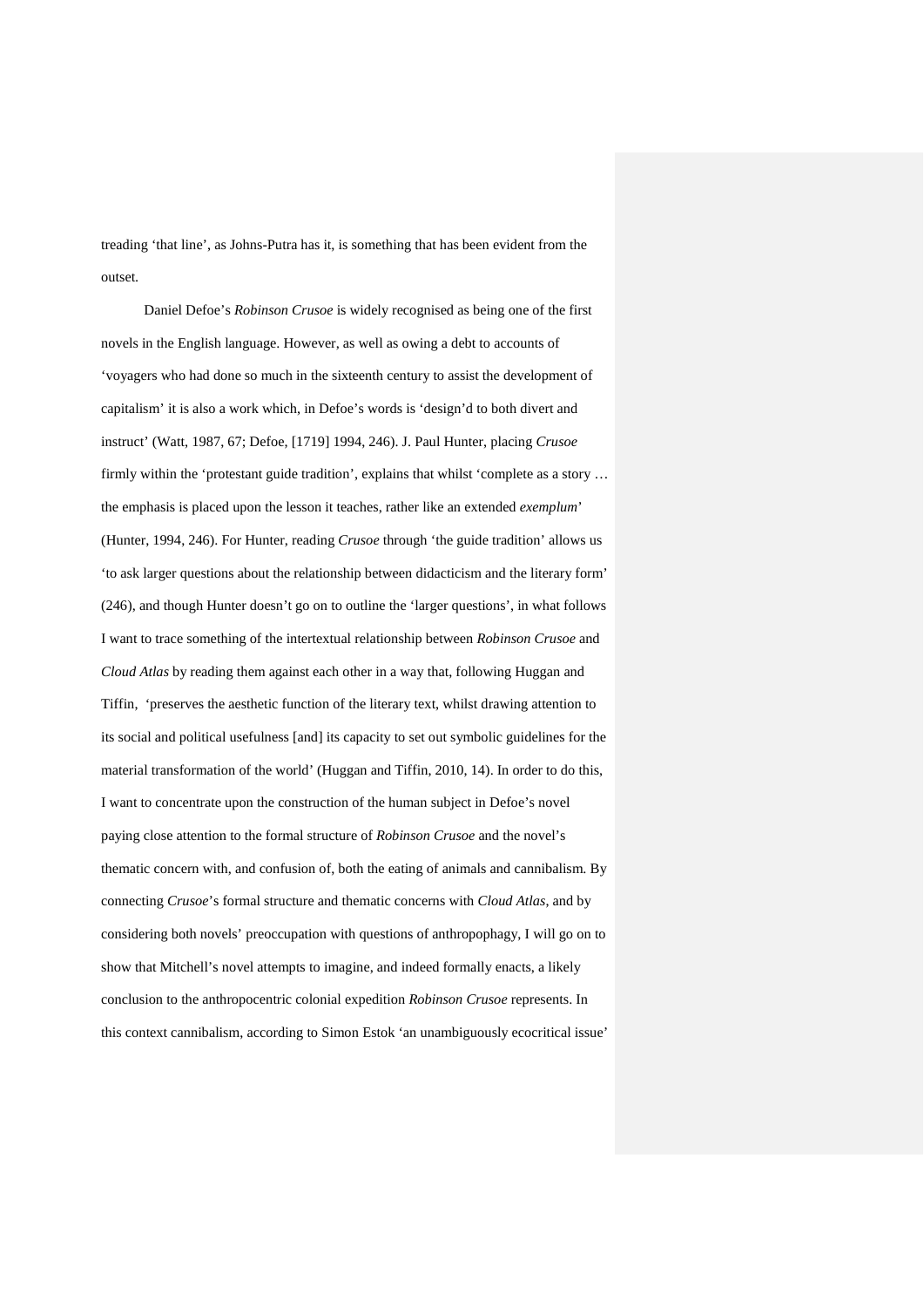(Estok, 2013, 4), and its concomitant contradictions when situated alongside meat eating as a whole, is considered as part and parcel of a potentially catastrophic abstraction of the human from the ecosystem, an abstraction which ecocritics such as Stacy Alamo seek to reverse (see Kerridge, 2014, 363). As such, *Cloud Atlas* can be read as a minatory novel which attempts to work as a corrective to the consequences of a colonial adventure predicated not simply upon 'otherness' amongst humans but also between humans and the wider environment. But more than this, I want to argue that Mitchell's novel also works as an attempt to reframe humanity's position on the planet, no longer as a central, exceptional species, but rather, as a small component in a much larger system which remains now, as ever, far beyond our control.

#### **Formal Cannibalism**

In an interview for the *Washington Post* in 2004 Mitchell said of *Cloud Atlas* that each chapter 'is subsumed by the next, like a row of ever-bigger fish eating the one in front' (*Washington Post*, August 19, 2004). This zoomorphic and indeed cannibalistic simile goes some way towards giving an account of the complex formal structure realised in his novel. *Cloud Atlas* presents six ostensibly disparate short stories, each utilising a distinct narrative mode and drawing upon different genres and literary periods – the diary, the epistolary, the third person, the first person, an interview and an oral narrative. The first five stories are split in two, with the first half of each given in chronological order. Each of the stories, with the exception of the first (which nevertheless contains prescient traces of its successors), contains its predecessor in one form or another – the diary from the first story is uncovered in the second, the first person account of the fourth section is revisited as a film in the fifth et cetera. This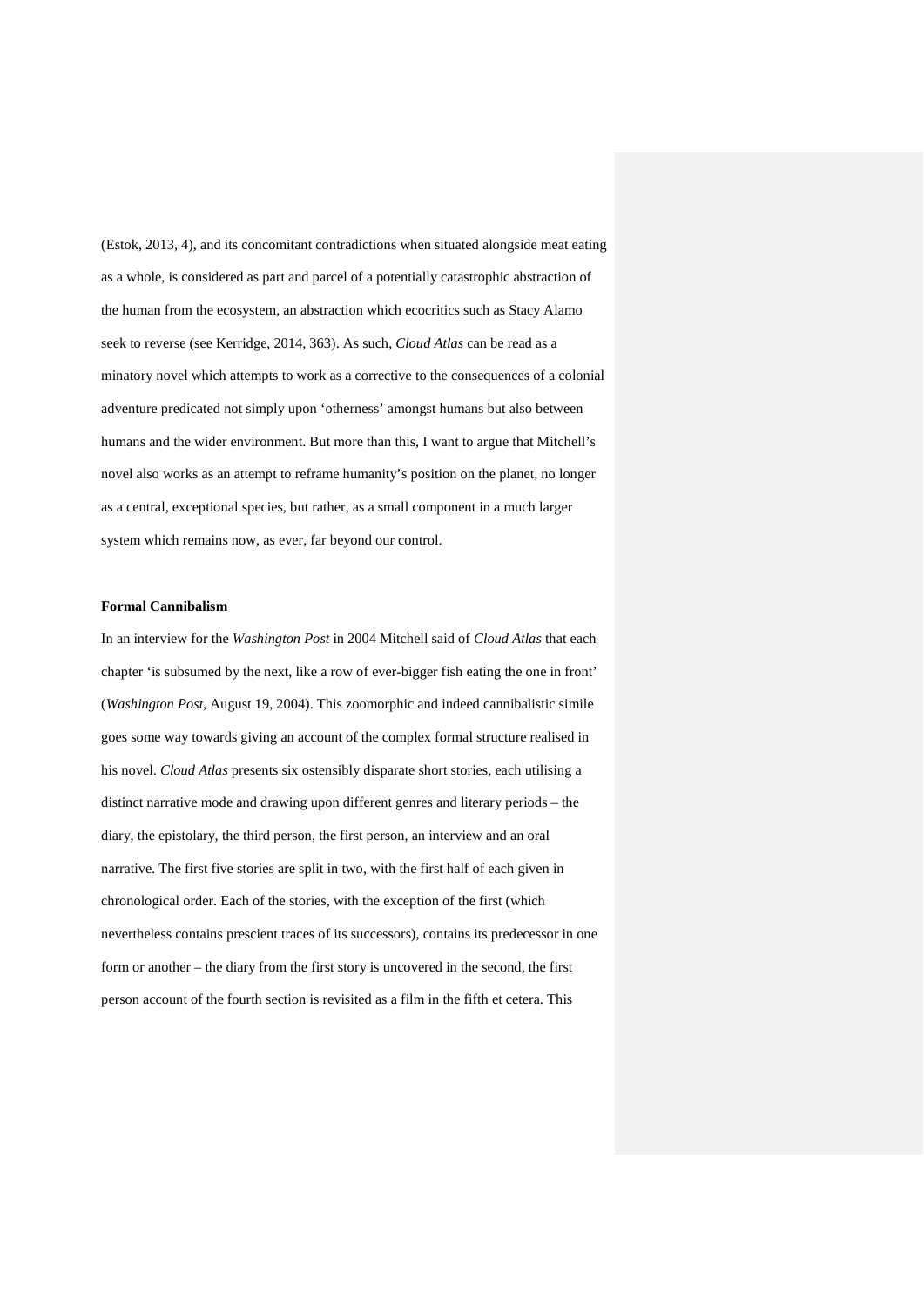schematic progression culminates in a *central* sixth chapter which is given its entirety before returning to the first five stories which are now completed in reverse chronology.

Several critics (see, e.g.,Hopf, [2011, 109]; Childs and Green [2011, 35]), citing evidence from the novel itself, which has a character in the third section imagining time as a 'matrioshka doll', have highlighted the aptness of the matrioshka model in conceptualising Mitchell's complex structuring (Mitchell, 2004, 409). Will McMoran, however, disagrees, suggesting that each succeeding chapter is more akin to 'the child of the one that follows it, rather than the mother (McMoran, 2011, 163)'. Indeed, returning to Mitchell's image of the fishes McMoran states that, rather than the model of the doll, '[a] metaphor of narratological consumption and predacity' fits both the themes and the structure of *Cloud Atlas* (164-165). Indeed, the extent to which each section seems to feed not only upon its predecessor, but also upon literary forbears – the sheer number of which precludes their mention here – means that one is more than inclined to agree. However, what McMoran fails to mention is that whilst the metaphors of consumption and predacity do indeed fit the bill, analogous metaphors of parasitism and, further, cannibalism extend the scope of the imagery.

Although, on Mitchell's own admission, the first section of *Cloud Atlas,* 'The Diary of Adam Ewing', is dependent upon the works of Melville (whether as predator or parasite is something to be considered elsewhere), his opening line – 'Beyond the Indian hamlet, upon a forlorn strand, I happened upon a trail of recent footprints' (Mitchell, 2004, 5) - clearly evokes Defoe's *Robinson Crusoe*. That *Crusoe*'s *central* motif should appear here in the opening sentence is, as I will explain, of no small significance. However, on this occasion, rather than a willing Friday, the footprints turn out to be those of Dr Henry Goose, an Englishman, prompting the diarist Ewing to remark, 'if there be any eyrie so desolate, or isle so remote that one may there resort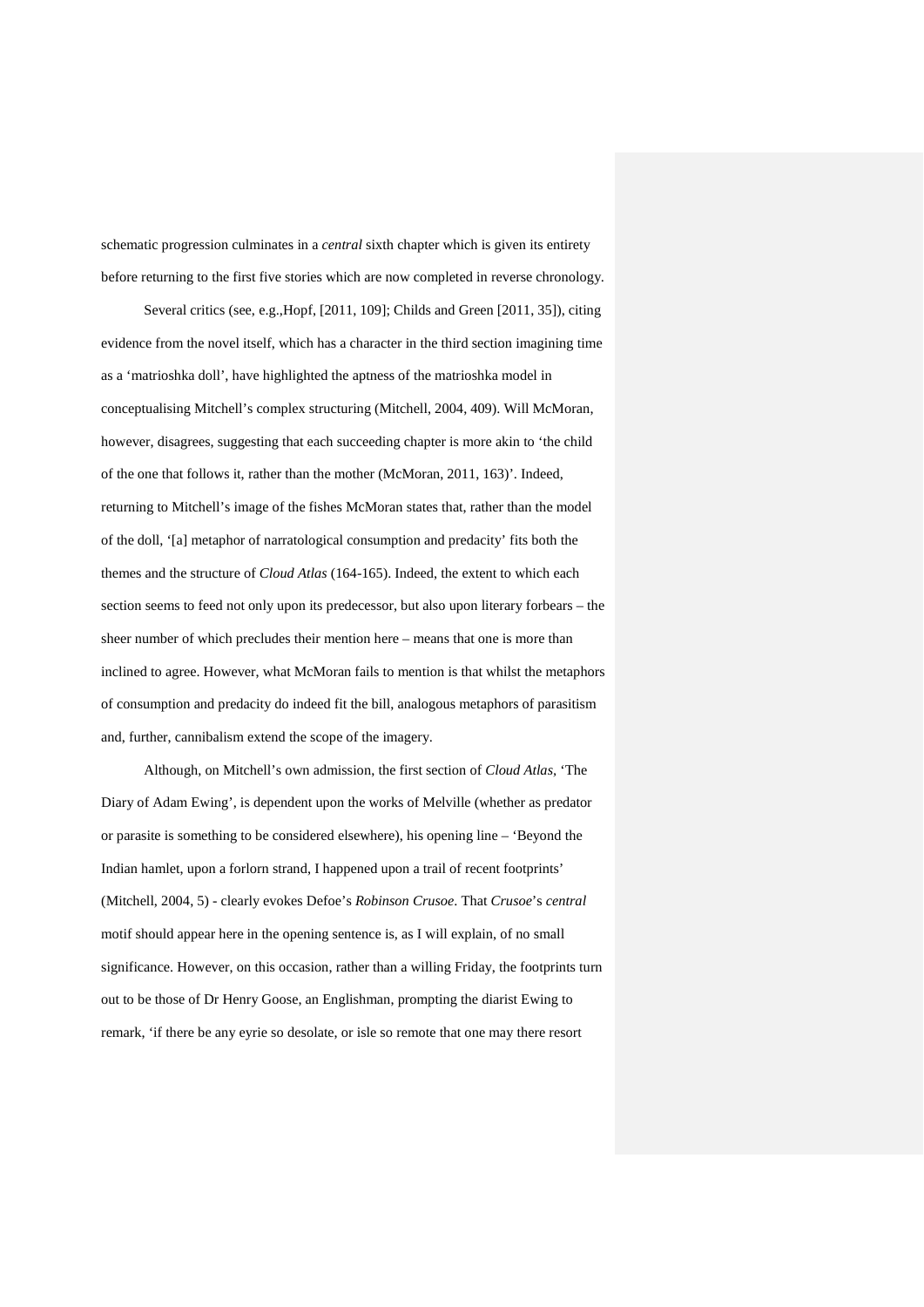unchallenged by an Englishman, ''tis not down on any map I ever saw' (3). The intertextual gestures here towards a novel Edward Said described as being 'not accidentally about a European who creates a fiefdom on a distant non-European Island' (Said, 1993, xiii), as well as to the wider British imperial expansion across the globe in the nineteenth century should not go unnoticed. Indeed, it is here in the opening pages of *Cloud Atlas* that Mitchell signals his early commitment to a critical exploration of distinctively postcolonial themes.

'Blackballed' from decent European society, Goose's travels have brought him to the beach on the Chatham Islands in the South Pacific where he reveals he is collecting teeth. 'Teeth sir', he tells Ewing:

[A]re the enamelled grails of the quest in hand. In days gone by this Arcadian strand was a cannibals' banqueting hall, yes, where the strong engorged themselves on the weak. The teeth they spat out, as you or I would expel cherry stones (Mitchell, 2004, 3).

Goose here alludes to his Nietzschean 'law of survival', one which he gives explicitly in the closing section of the novel: 'the Weak are meat and the strong do eat' (508). Whilst Goose's law is only made explicit in the 'Diaries' section, the leitmotifs of predacity, cannibalism, and parasitism, embedded within it (both structurally and thematically) are ones to which the novel repeatedly returns. It is perhaps unsurprising therefore, though no less significant, that the reference to *Crusoe* – a novel Alex Mackintosh describes as being '*the* novel about cannibalism' but which he maintains should also be understood as being 'about the slaughter of animals' (Mackintosh, 2011, 24) - should come in the novel's first line.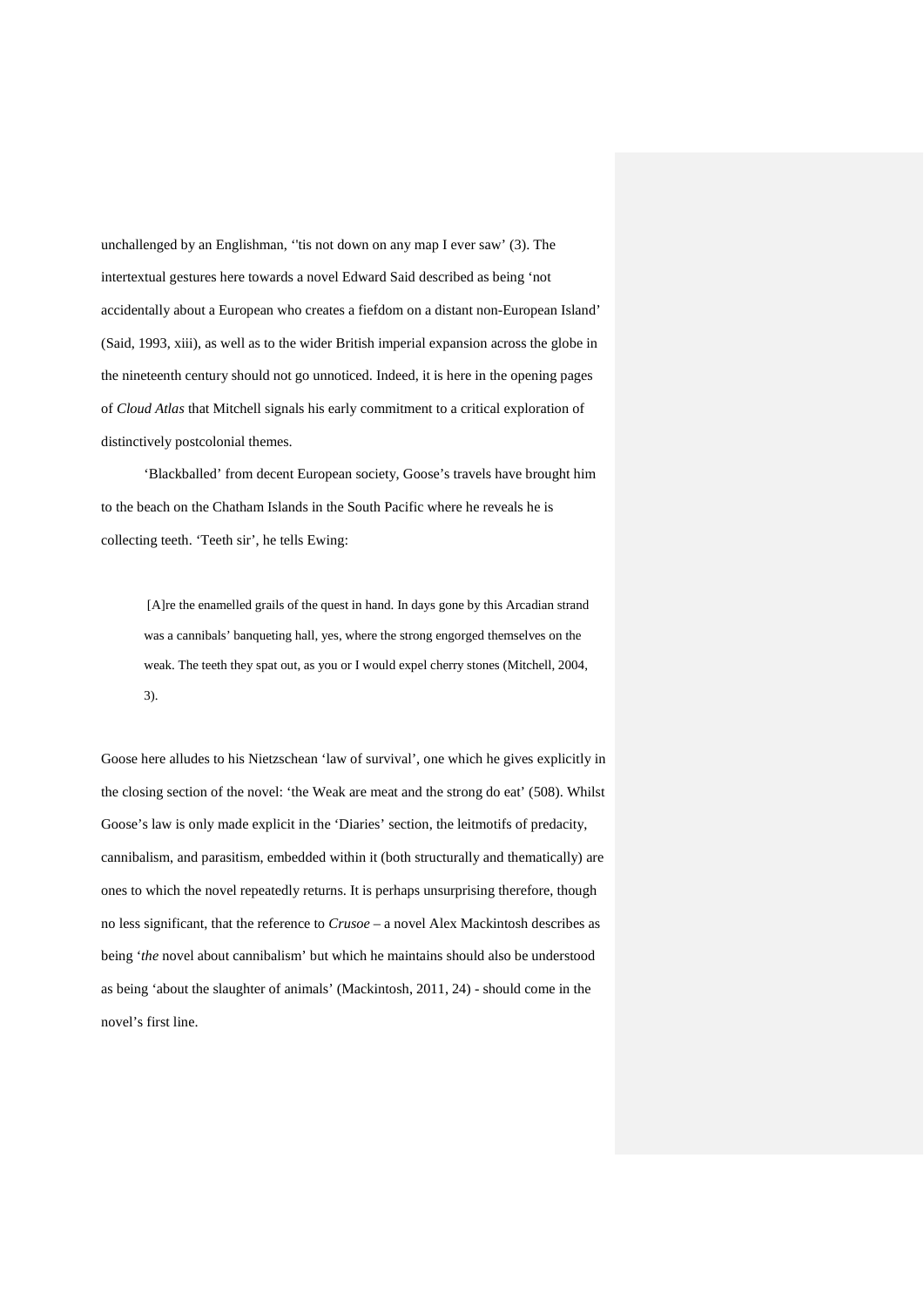### **The Anthropocentric Appetite**

*Robinson Crusoe* is one of those novels that everyone knows but which, outside academia, very few people have read. Like Swift's *Gulliver's Travels* (with which it also shares similar thematic concerns) it has suffered the ignominious fate of cannibalisation for various abridged versions which for the most part remove the teeth from the original narrative. Defoe himself railed against such actions in the introduction to his second volume of Crusoe's adventures, maintaining that for the 'ingenious reader' this volume was 'in every way as profitable and diverting [as the first]', going on to say that 'this makes abridging the work as scandalous as it is knavish' reducing the 'value' of the novel by stripping it of 'those reflections, as well religious as moral' which he proposes are 'calculated for the infinite advantage of the reader' (Defoe, 1994, 239).

What, one might ask, has Defoe calculated for the infinite advantage of the reader? In order to illustrate something of this we need first to consider the opening of *Crusoe* which, after a general preamble relating Crusoe's origins, quickly moves into a lengthy and comical disquisition by Crusoe's gout-ridden father on the advantages of the 'middle state' in life, a state in which one might 'slide gently through the world sensibly tasting the Sweets of living' (Defoe, 1994, 5). The middle it seems, in what can be seen as an emergent humanist move placing humankind at the centre of the cosmos, is the location proper to man, and it is a location where appetite is marked by a 'sensible taste for the Sweets of living', one 'calculated for all kinds of Vertues and all kinds of enjoyment' (Defoe, 1994, 5).

This foregrounding of the middle state in the first pages of the novel alludes to something Douglas Brooks identifies in his 1973 study, *Number and Pattern in the Eighteenth Century Novel*, namely the construction of an elaborate chiastic structure – chiasmus being a structural device which creates a symmetry from a central point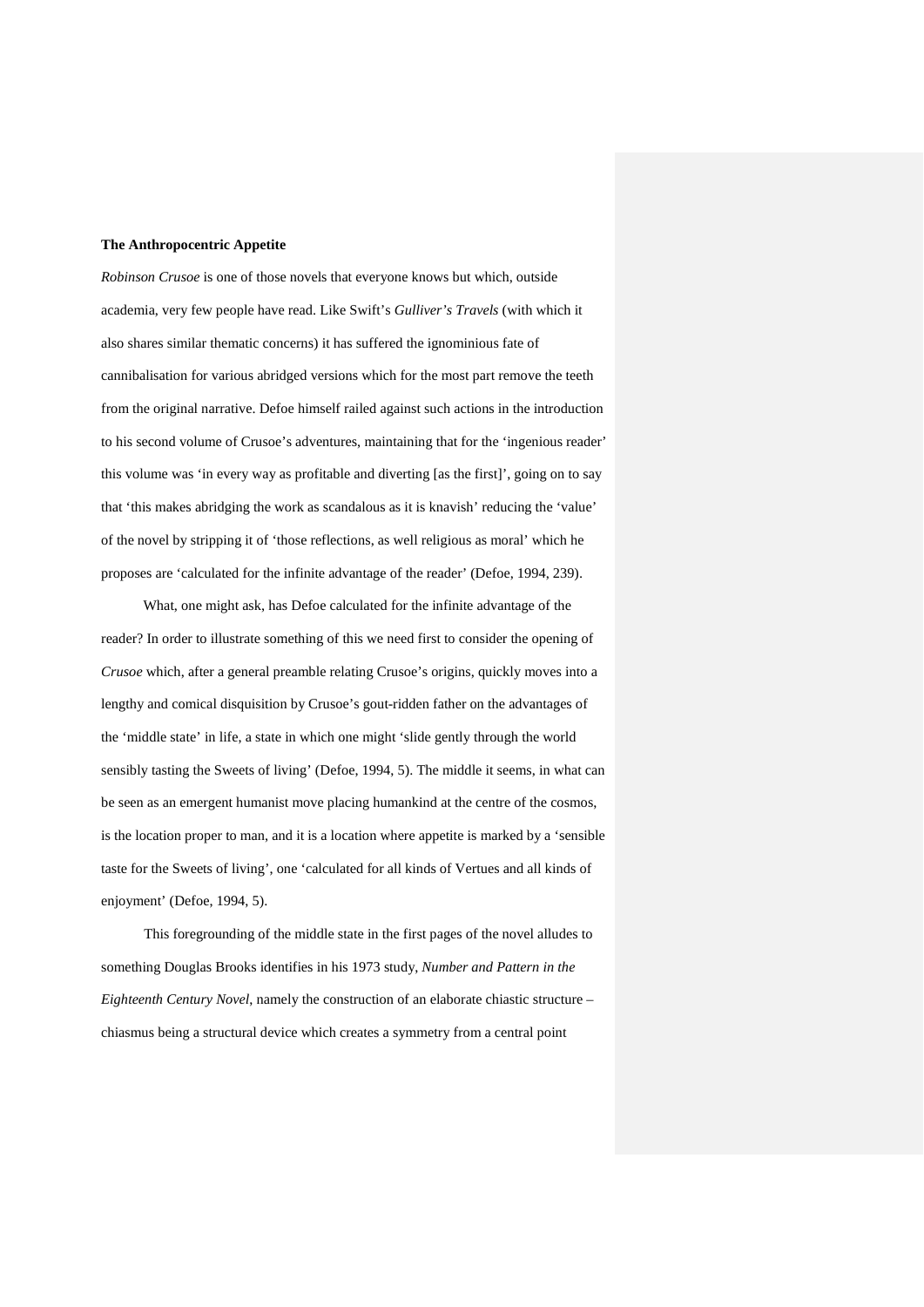(Brooks, 1973, 19). Brooks, outlining this structure, notes that the central point in the novel comes with Crusoe's celebrated discovery of the 'naked footprint' in the sand – a point from which Mitchell, as we have seen, takes his departure (Defoe, 1994, 112). Whilst Brooks indicates that the footprint is structurally central 'in any edition', he explains that 'the reader does not have to indulge in any arithmetical calculation' to discover this, and goes on to identify a series of clues in the text itself that direct Defoe's 'ingenious reader' towards the significance of this central moment (Brooks, 1973, 21). He notes that the event occurs, 'about half way' between Crusoe's usual habitation and where he keeps his boat. It also takes place 'around noon', and upon the discovery Crusoe climbs a 'rising ground' (Defoe, 1994, 111). The significance of the centrality of the footprint has often been remarked upon, particularly in relation to ascension, sovereignty and the iconography of cosmic kingship (we might also choose to include anthropocentrism in this list), though few have gone on to consider the extensive symmetrical patterning that Defoe carefully constructs on either side of this central point, the complexity of which, according to Brooks, leaves no doubt as to its being deliberate (Brooks, 1973, 25).

This chiastic symmetry is in part constructed around Crusoe's various relations with human and with non-human animals, and it should be noted at this point that Crusoe's discovery of the footprint is preceded by a rather peculiar scene in which, sitting down to dinner with his 'family' and, with a precursory gesture towards the centrality of the human, centrally seated, he proclaims himself 'Majesty, Prince and Lord of the whole Island'. In a sudden transformation, one we can now recognise as being as suggestive of gender politics as it is those of sovereignty, his 'family' become 'subjects' at his 'absolute command'. His transformed subjects, amongst them a parrot, Poll, a dog and two cats, flank him like disciples at the table 'expecting now and then a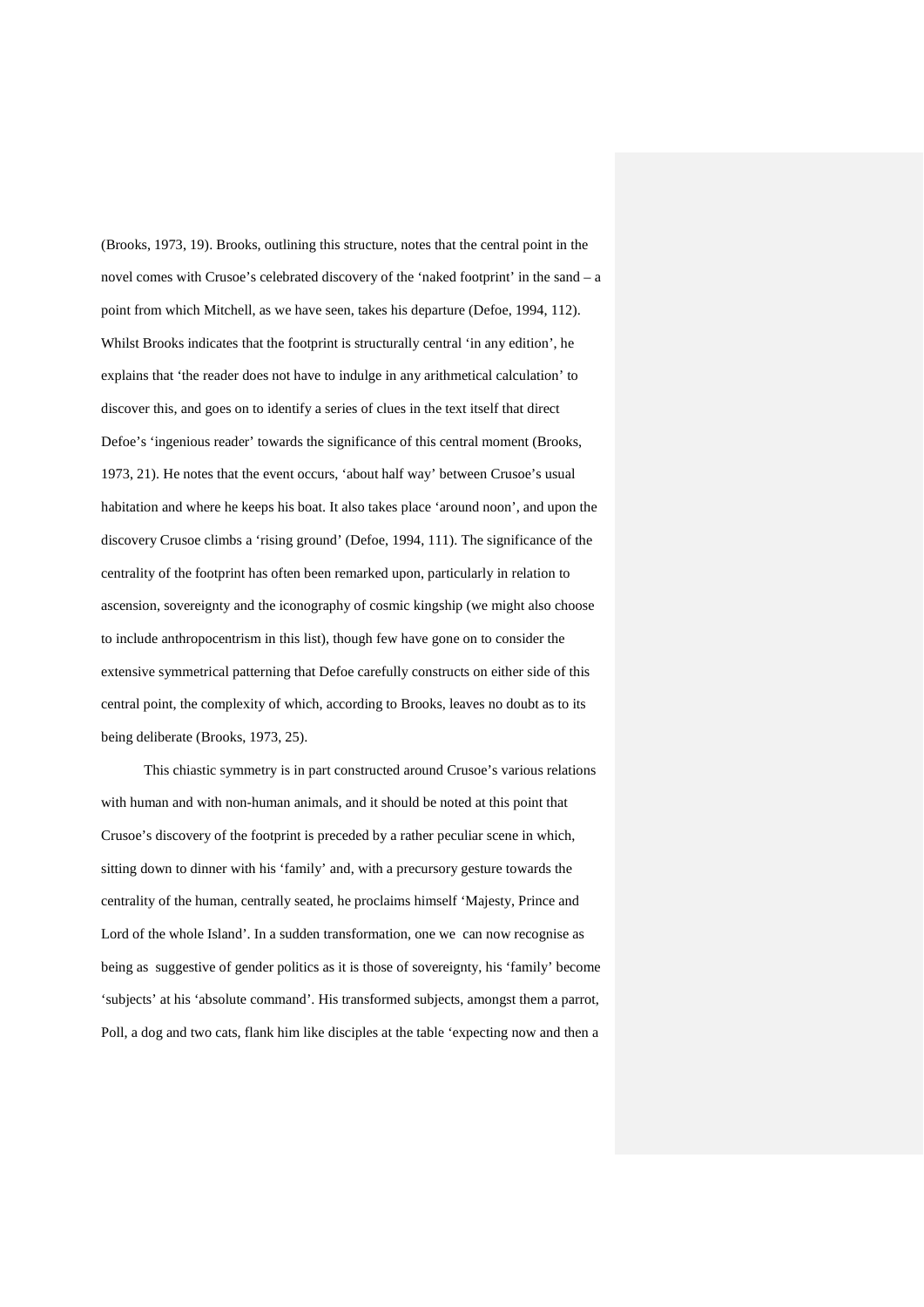bit from my hand' (Defoe, 1994, 108), clearly evoking images of the last supper and the often remarked cannibalistic exhortation of Jesus to eat of the bread that is 'my body' (Luke 22: 19-20). Crusoe's civilised table, at which he partakes both with and *of* his subjects – chief amongst them the goats, though he also shows himself not averse to shooting parrots and cats - is mirrored a few pages after the discovery of the footprint by his coming, to the 'horror of [his] mind', upon a shore 'spread with Skulls, hands, Feet and other bones of humane Bodies', a place he supposes 'savage wretches had sat down to their inhumane Feastings upon the bodies of their fellow creatures' (Defoe, 1994, 119-120). In one sense the chiastic opposition here seems perfectly clear: Crusoe's civilised table is set against the barbaric 'inhuman' practises of uncivilised savages. However, on further consideration, the anthropomorphic qualities given to Crusoe's table companions and the bestial qualities imposed upon the cannibals, thereby rendering animals as humans and humans as animals, suggests that things are not quite as clear as they might seem.

Mitchell, as we have seen, reprises this scene of savage feasting in the opening of *Cloud Atlas* with Goose's description of the 'cannibals' banqueting hall' (Mitchell, 2004, 3). But rather than leaving the allusion at that, he extends the ambiguity found in *Crusoe*'s treatment of cannibalism to include an oblique and ultimately comical commentary on the use of prosthetics and the technological enhancement of the human body, themes to which *Cloud Atlas* repeatedly returns, most notably in the 'Sonmi-451' section. Goose, it is revealed, is collecting the inedible teeth, here symbolising consumption in both a passive and an active sense, of the cannibals' victims. These teeth, he recounts, he intends to pass on to a Doctor in England who 'fashions denturesets' from human teeth, a set of which he wishes to have supplied to a London Marchioness in order to furnish her social humiliation by declaring 'to one & all that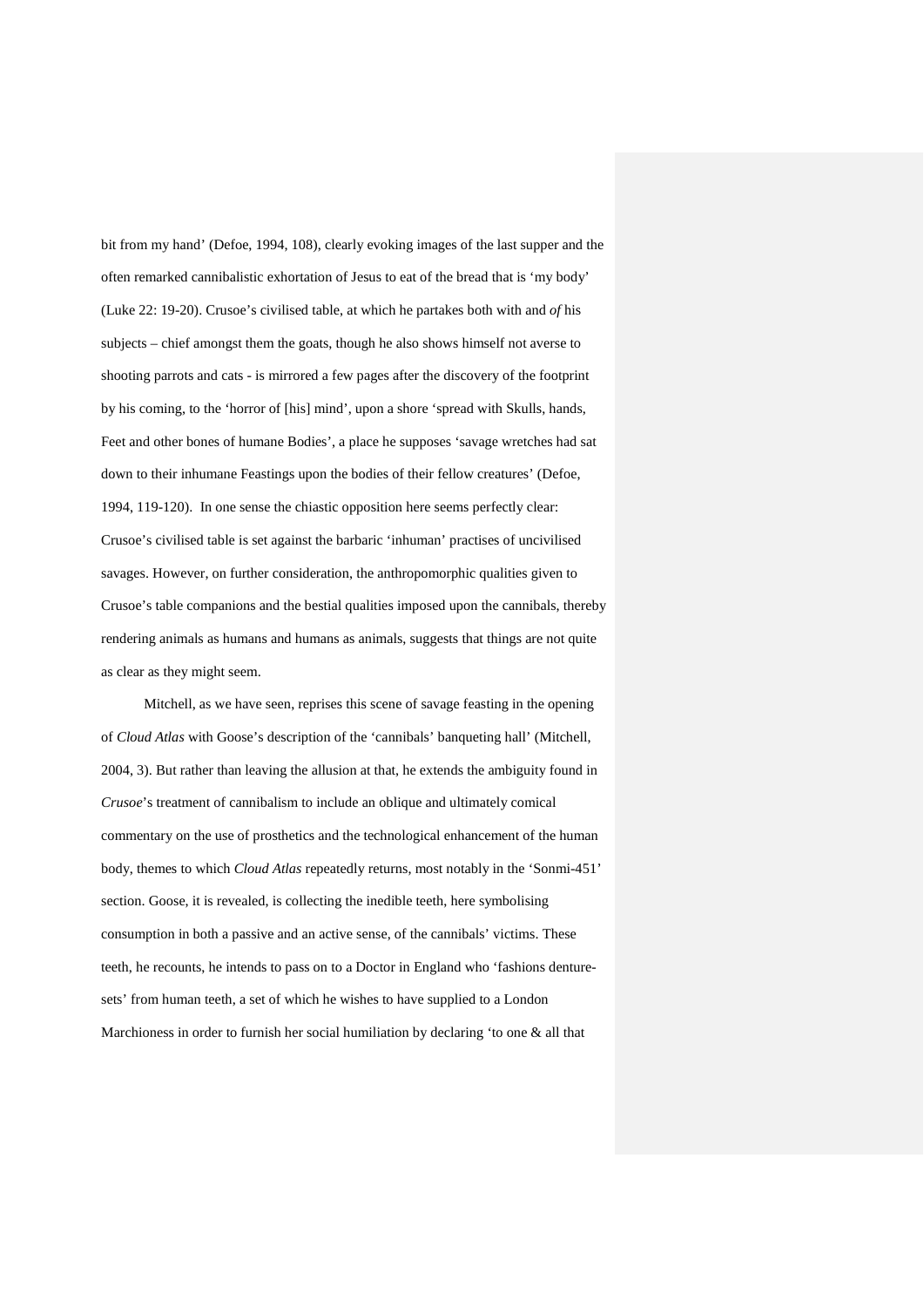our hostess masticates with cannibals' gnashers' (3-4). The civilised outrage of London society predicted by Goose is based not simply upon the fact that the Marchioness is eating with the teeth of another but also with teeth which have in turn potentially partaken of 'others'. As well as prefiguring something of the novel's structural organisation, this sets us up for the uneasy moral terrain the novel seeks to traverse. Set against Crusoe's horror at the *inhuman* consumption of human flesh, Mitchell here extends the instabilities inherent in the predication of the animal/human, savage/civilised binaries upon a civilised appetite by questioning the location of the supposed inhuman savagery. This is something he returns to in the concluding section of the 'Pacific Journal' when Ewing relates that 'the more superstitious sailors spurned the treat' of a shark, reasoning that 'sharks are known to eat men, thus to eat shark-flesh is cannibalism by proxy' (514).

The instabilities suggested by Crusoe's discovery of the cannibals' inhuman feasting ground, something Robert Folkenflick calls an 'anxiety of interpretation', have their antecedents at a much earlier point in the text (Folkenflick, 2009, 99). John Williams highlights two episodes during Crusoe's adventures with Xury involving encounters with 'creatures' – mirroring his later adventures with Friday – where the human/animal dichotomy appears to break down (J. Williams, 2005, 337-348). Whilst sailing down the coast of Africa, Xury and Crusoe encounter a sleeping 'lyon' on the shore and, at Crusoe's behest, subsequently kill it (Defoe, 1994, 22). For Williams, Crusoe's description of the 'Lyon' using words such as 'head', 'nose', 'leg' and 'knee' rather than snout, paws and claws introduces a sense of ambiguity which on his reading seem 'hauntingly human' (J. Williams, 2005, 340). This sense of collapsing distinctions between human and non-human is only intensified a few pages later when they encounter some 'people' on a beach who in offering 'meat' (animal) go on to provide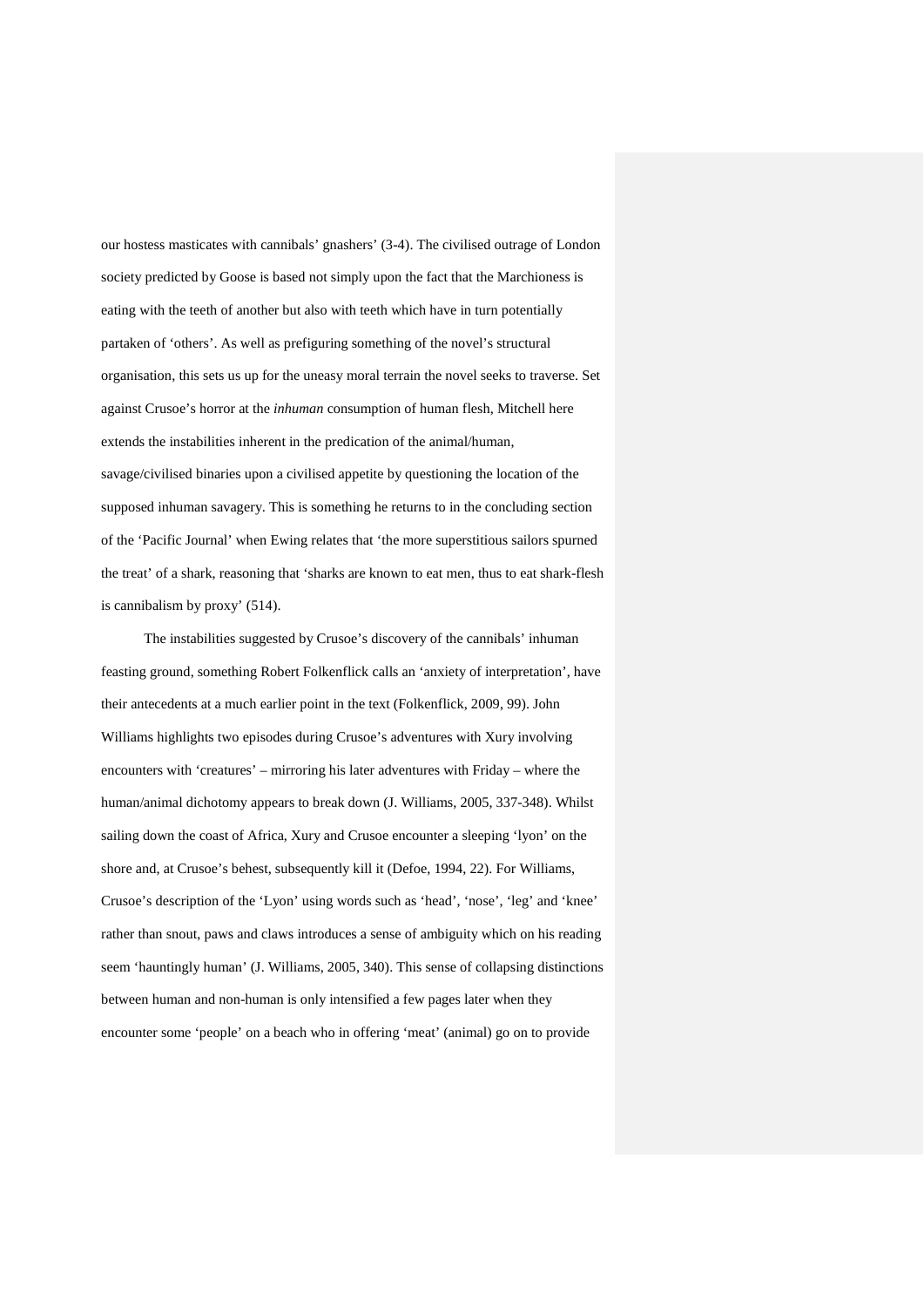'flesh' (human) leaving Crusoe unable to decide 'what the one or other is' (Defoe, 1994, 23). The indecision here becomes animated as 'creatures' descend upon the beach unleashing what Williams identifies as 'a series of confusing pronouns', the result of which is that 'one cannot explicitly gauge the traditional dichotomy between human and beast' (Williams, 2005, 342). Prefiguring Goose's 'imaginary musket' which he uses to demystify the 'mystery of white man's dominion over the world' (Mitchell, 2004, 508), Crusoe reasserts order from out of this chaos with his musket, killing the 'creatures' assumed animals, and rendering the 'poor creatures' assumed human in a state of 'astonishment' and 'terror'. Significantly, it is at the moment when Crusoe claims his authority that the creatures on the shore once again become '*Negroes*' and that the indeterminate creature becomes 'a most curious leopard' (Defoe, 1994, 24). Crusoe, in reinstating the 'Great Chain of Being', in defending *natural* order from the dissolution that here beyond the frontiers of civilisation threatens at all times, seems intended to be read, not only as a servant but also as an agent of God. Indeed, to push this further, later in the text, again as a consequence of superior technology, he rescues some Europeans, one of whom exclaims: 'A*m I talking to a God, or a man! Is it a real man or an Angel!*' [sic] 'I am a man', replies Crusoe (183). However, despite the certainty of Crusoe's reply, 'I am a man', the central moment of Defoe's text which is occasioned by man's encounter with a sign of man, or in other words by man's encounter with a sign of himself, is characterised by uncertainty. It is instructive to note, therefore, that at this central moment of indecision over the meaning of the sign, devil 'in humane form', or in its nakedness both human and inhuman savage, Crusoe is himself bestialised, fleeing 'like a frightened hare' and 'fox to cover' (112). In his encounter with man, Crusoe, for a moment, loses his place in the Great Chain.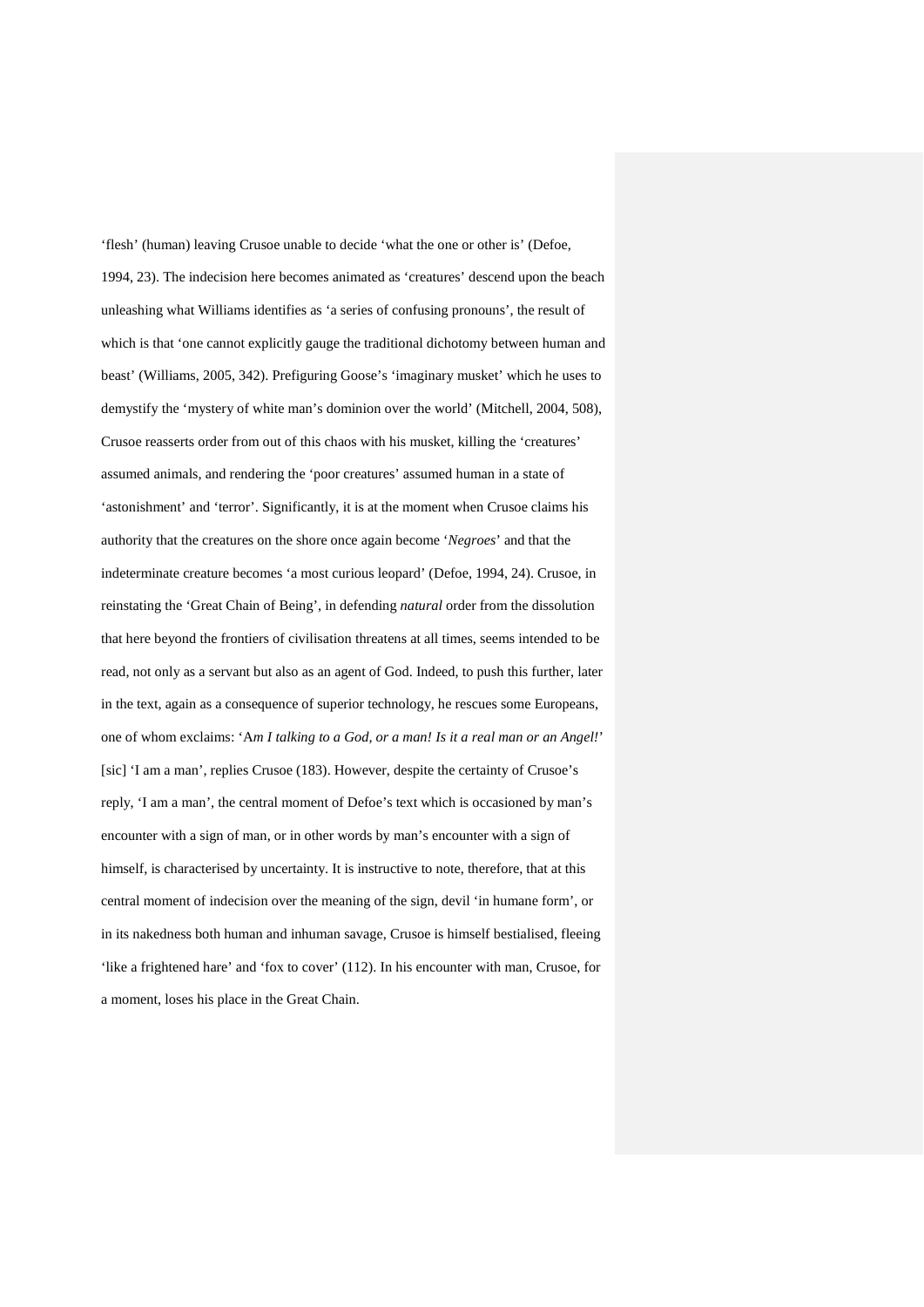Crusoe's certainty in his reply, 'I am a man', signals his success in the struggle to wrest right meaning from and to impose order upon an island which seems to pose a threat not only to his life, but also to his humanity. Humanity here takes on a performative aspect, not something that one is, but something that one does, not something inalienable but rather something performed and interpreted. This is seen in part when Crusoe reflects upon the providence of God in allowing him to salvage items from the shipwreck without which he relates he would have had 'no way to part the flesh from the skin, and the bowels, or to cut it up, but must gnaw it with my teeth and pull it up with my claws like a beast' (Defoe, 1994, 95). However, whilst the mode of eating has the threatening capacity to render the human 'like' a beast, the performative aspect of Crusoe's idea of humanity is seen most clearly with the eating of human flesh which consistently renders human beings as beasts. It is against these 'beasts' that Crusoe finally finds the certainty with which he can say, 'I am a man', in a negative relation that sees him giving thanks 'to God … that had cast my lot in a part of the world where I was distinguished from such dreadful creatures as this' (120).

Throughout his adventures Crusoe's continuing lesson is to interpret correctly the signs of providence, to read the word of God in the world about him. And this too has been Defoe's intention for the reader, for, as he has it in his preface, *Crusoe* is intended to 'instruct' us 'in the wisdom of providence' (3). The wisdom of providence here suggests that it is the existence of the inhuman cannibal 'other' which allows the reader to become human in order that we may cultivate a 'sensible taste for the Sweets of living' (Defoe, 1994, 5).

Cultivation is exactly the task to which Crusoe applies himself on the island. However, as well as cultivating his crops and practising 'good husbandry' with his animals, he also turns his attention to the cultivation of the 'savage' Friday. When he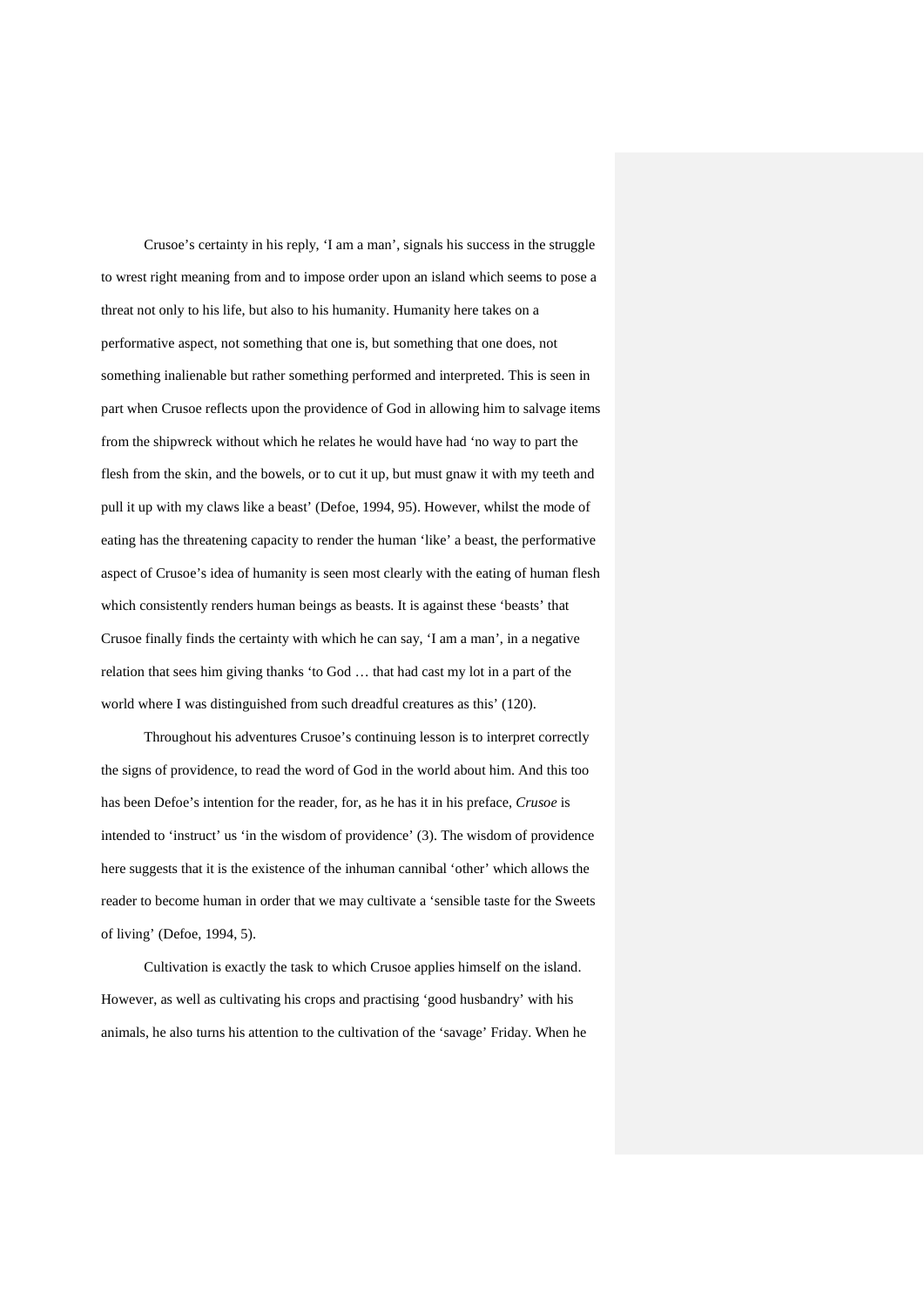finally 'rescues' Friday only to make him his servant, chief amongst Crusoe's concerns is how to render the cannibal-savage human by means of the governance of his *unnatural* appetite. Anthropophagy in this instance, whilst being a trait that ironically necessitates being human (see Estok, 2013, 2), is paradoxically constructed as inhuman, bestial and ultimately unnatural; in a further twist, Friday's 'unnatural' appetite for human flesh is something that is apparently 'natural' to him in as much as Crusoe has to deliver disciplinary lessons in a taste for the flesh of dead animals. However, whilst the presence of the Cannibal appetite threatens to undo the 'natural' distinction between the animal and the human in rendering human flesh as meat, the distinctly 'cannibalistic overtones' found in many of *Crusoe's* animal slaughter scenes threaten a similar disruption (see Mackintosh, 2011, 34). By the same token Crusoe's objections to eating humans on the grounds that anthropophagy bestialises both eater and eaten are replicated in the case of animals when the absence of implements similarly collapses the distinctions between man and beast. In Crusoe's economy of flesh, the meat which makes us human can only be obtained and consumed by two means: firstly with the distinction between self and other, which is here reproduced as human and non-human, an operation which, with its necessarily slippery boundaries nevertheless entails a distinction that abstracts the human subject from the rest of the ecosystem. Secondly, flesh can only be consumed by the maintenance of a technological distance with the use of instruments to kill and implements to butcher and consume.

For Huggan and Tiffin 'the construction of ourselves *against* nature – with the hierarchisation of life forms that construction implies – has been and remains complicit in colonialist and racist exploitation from the time of imperial conquest to the present day' (Huggan and Tiffin, 2010, 6). Just as Crusoe's island project – and it worth here recalling Greg Garrard's remark that 'islands have been ecological crime scenes for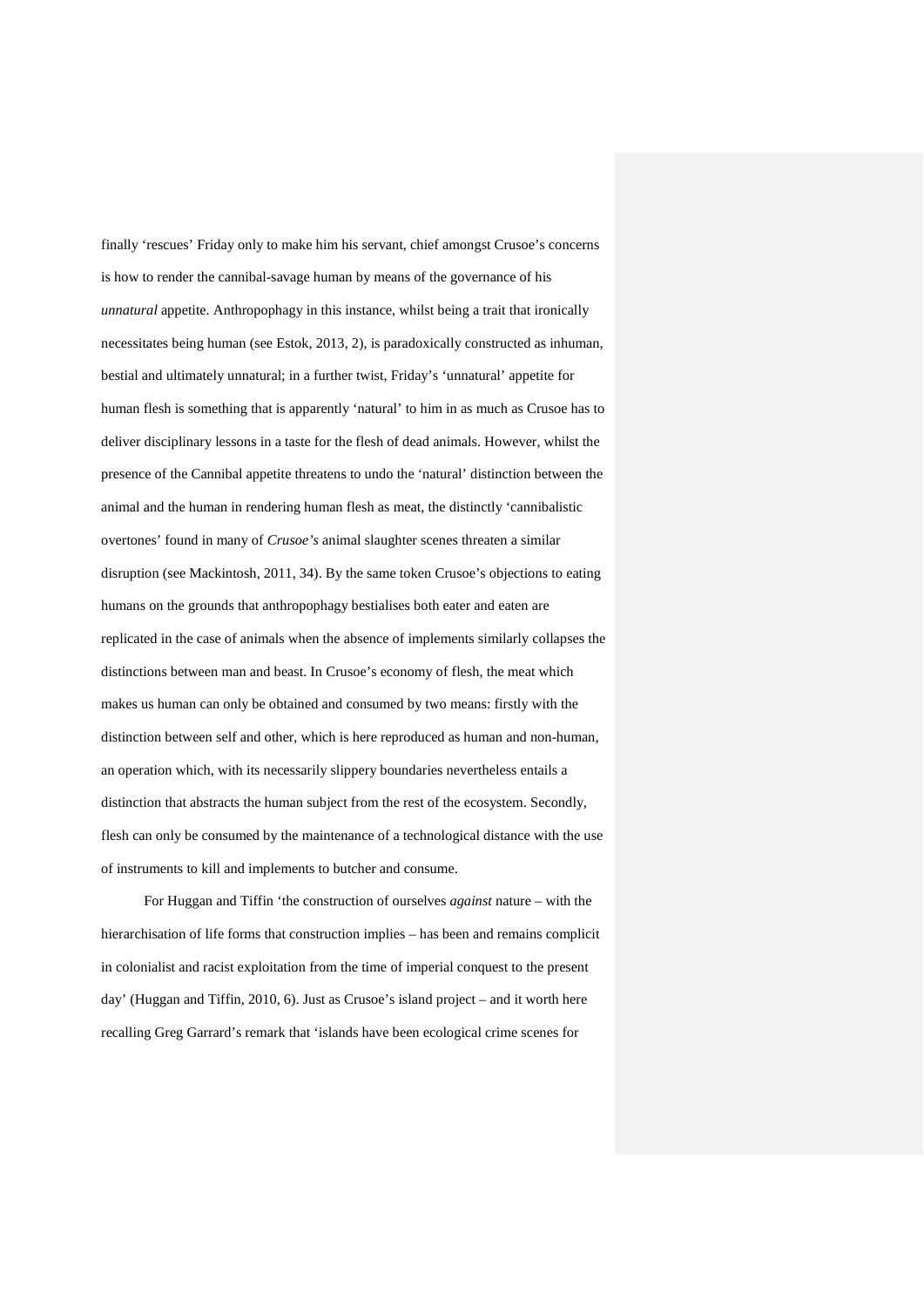millennia' (Garrard, 2007, 11) - reveals something of an instrumental approach to nature, we can see shades of Huggan and Tiffin's complicity in a curious incident towards the close of the novel. Here Friday and Crusoe, having escaped the island, have a final encounter with an anthropomorphised animal whilst crossing the Pyrenees. The 'nice gentleman' bear who stumbles across their party is humanised by both Crusoe and Friday, who, after luring the bear onto a tree branch speaks with him 'as if he suppos'd the bear could speak English' and prompting a response 'as if he understood what he said' (Defoe, 1994, 213). Friday's baiting of the bear and subsequent execution discharging 'the muzzle of his piece' in his ear – has often been commented upon, especially in terms of his having successfully learnt, under the tutelage of Crusoe, how to exercise the disciplinary colonialist techniques of his master (see J. Williams, 2005, 346). However, having demanded of his audience that: '*You give me te Leave! Me shakee te hand with him: me make you good laugh, me eatee him up: me make you good laugh* [original emphasis]' (Defoe, 1994, 212), Friday, whilst giving his audience a 'good laugh' and killing the bear, fails to 'eatee him up'. Indeed, in a further twist, on the conclusion of his entertainment, a laughing Friday confides, '*so we kill Bear in my Country* [original emphasis]*'.* 'So you kill them', replies Crusoe 'Why you have no guns'. 'No', replies Friday '*no gun, but shoot great much long arrow* [original emphasis]' (214). The difference here is not one of kind, but rather of degree.

Disregarding the unlikelihood of there being bears in Friday's country, there is much ambiguity in this scene. Is Defoe suggesting that Friday, in failing to eat the 'gentleman' bear, has learned from his colonial master how to discipline his appetite; or is it that in the indication of a correspondence with Crusoe's mode of domination, command and slaughter, which seem to precede Crusoe's teachings, Friday represents a universal anthropocentric world-view? Whichever way it is, the sense that Friday is now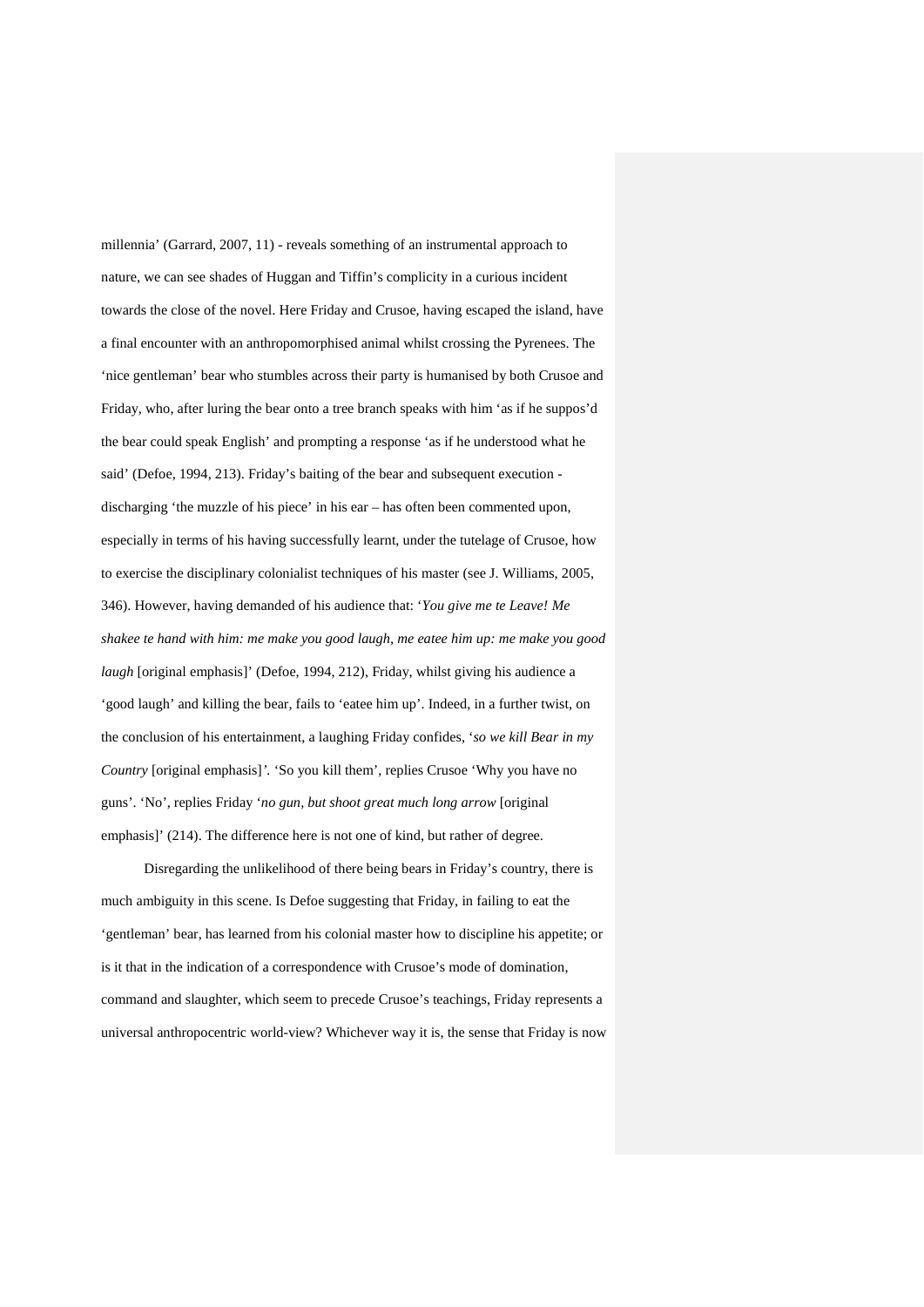complicit in Crusoe's project, and in fact, following Huggan above, may always have been, is something Mitchell takes up in *Cloud Atlas*.

In 'The Pacific Journal of Adam Ewing', Mitchell, drawing on Jared Diamond's remarkable multidisciplinary study of the uneven evolution of human societies, *Guns, Germs and Steel* (Diamond, 1998), outlines the nineteenth century conquest of the Chatham Islands and the genocide of the indigenous Moriori people by the Maori who, in victory, bake the bodies of the dead Moriori 'in a giant earth oven with yams & sweet potatoes' (Mitchell, 2004, 15). Savages, no doubt; and yet Mitchell intimates a deeper implication in relating that the 'Maori proved themselves apt pupils of the English in "the dark arts of colonisation"' (14). These dark arts rest upon a world view which Val Plumwood argues depends upon 'the presence of the not-human: the uncivilised, the animal and the animalistic' (Plumwood, 2003, 53), and whilst the Maori feast upon the flesh of the vanquished dead, the animalising of the other in Western colonial discourse sees the emergence of a more insidious appetite for the lives of the living.

Crusoe's proto-imperialist colonial mission which begins with the trafficking of livestock (slaves) for his plantation, concludes with the extension of the 'good husbandry' he has practised on the island with both humans and non-humans alike. After leaving the island Crusoe sends on from Brazil a barque with 'people' on it, as well as supplies amongst which are 'women, being such as [he finds] proper for service or as wives'. However, these are just ordinary women; for the '*English* Men', he promises to send 'some Women from *England*, with a good cargo of necessaries, if they would apply themselves to planting' (Defoe, 1994, 220, emphases in original). Indeed. What we see here is the emergence of something Plumwood calls 'hegemonic centrism' – 'the self-privileging view that [underlies] racism, sexism and colonialism alike' (Plumwood, 2001, 4). To this list we might also add nationalism – though in view of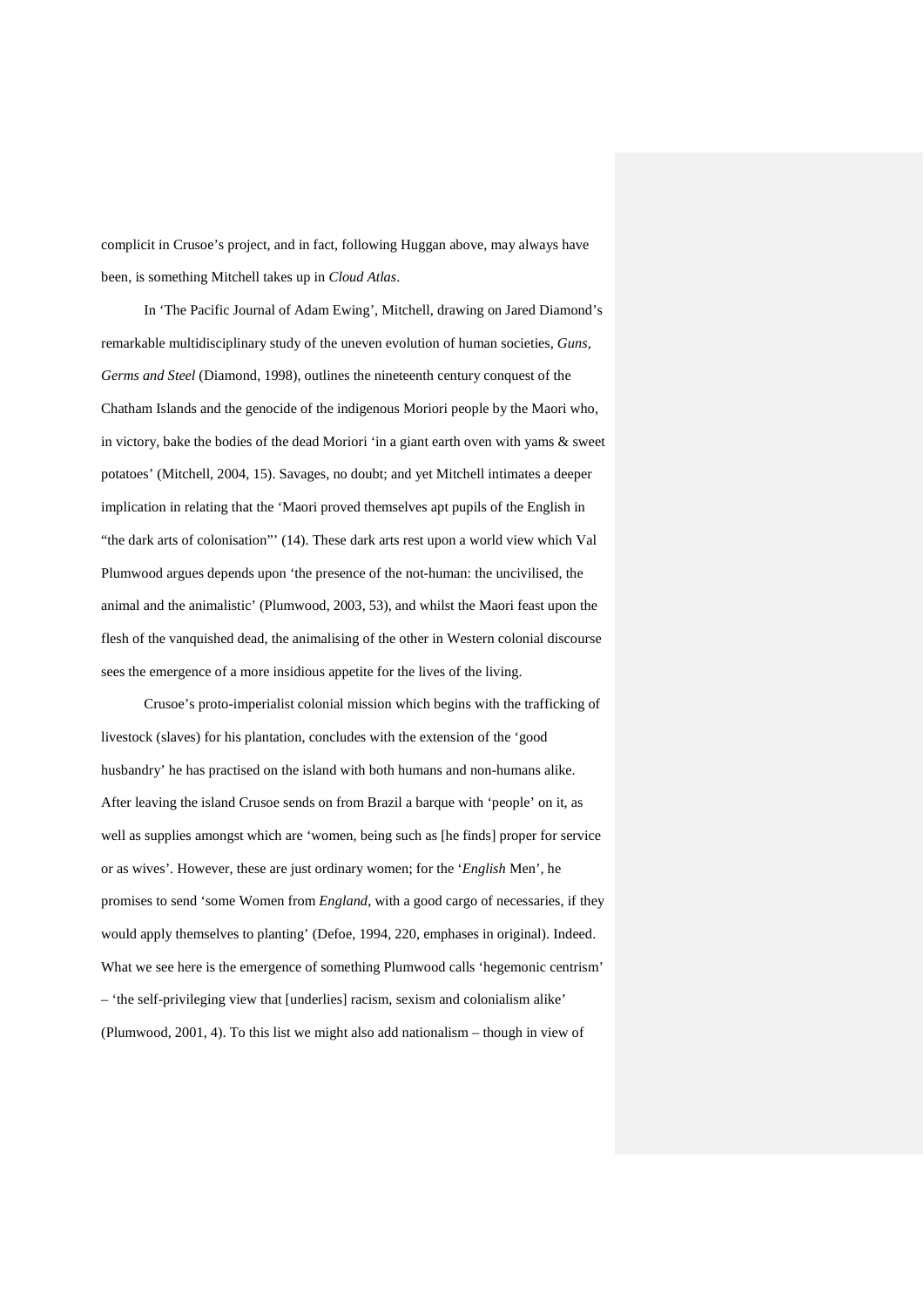Defoe's own critical stance towards nationalism we might do well to suspect an ironic cast to Defoe's italics. This then is the point of departure for Mitchell's novel; the hegemonic centrism which expresses itself most clearly in the structure of *Crusoe* is the very structure that *Cloud Atlas* seeks to interrogate and this is nowhere more evident than with the inclusion of *Crusoe's central* motif in its opening line. In constructing a series of split narratives delivered with a plurality of voices, the novel decentres the idea of a centre which *Crusoe* insistently posits. And yet, rather than demanding that the centre be obliterated, this is a novel which, in its construction, proposes a series of centres each seemingly as dependent upon the other as it is upon itself. This is something to which *Crusoe* can never openly admit.

#### **Eating Ourselves**

In a formal sense the structure of *Cloud Atlas* is also, like *Crusoe*, chiastic. However, here the central point, which, mirror-like, works to reflect past, present and future, occurs at the top of Hawaii's Mauna Kea - from top to bottom earth's tallest mountain (there are clear gestures here towards ascension which figures as a *leitmotif* throughout the novel). The post-apocalyptic central narrative, which takes its formal sustenance from Russell Hoban's *Riddley Walker* (1980), sees the narrator, Zachry, a member of one of the last tribes of humans left on earth, reach the summit's ruined observatory in the company of a genetically engineered 'prescient', Meronym. Together, rather than a footprint, they discover the mummified corpse of an 'old un', a trace of an old lost world, who they believe died after an indeterminate global catastrophe they call 'the fall' (Mitchell, 2004, 293). Upon descending the mountain they witness the demise of both their tribes – Meronym's from a plague and Zachry's after being slaughtered by a mutant tribe known as the Kona. Whereas *Crusoe's* centre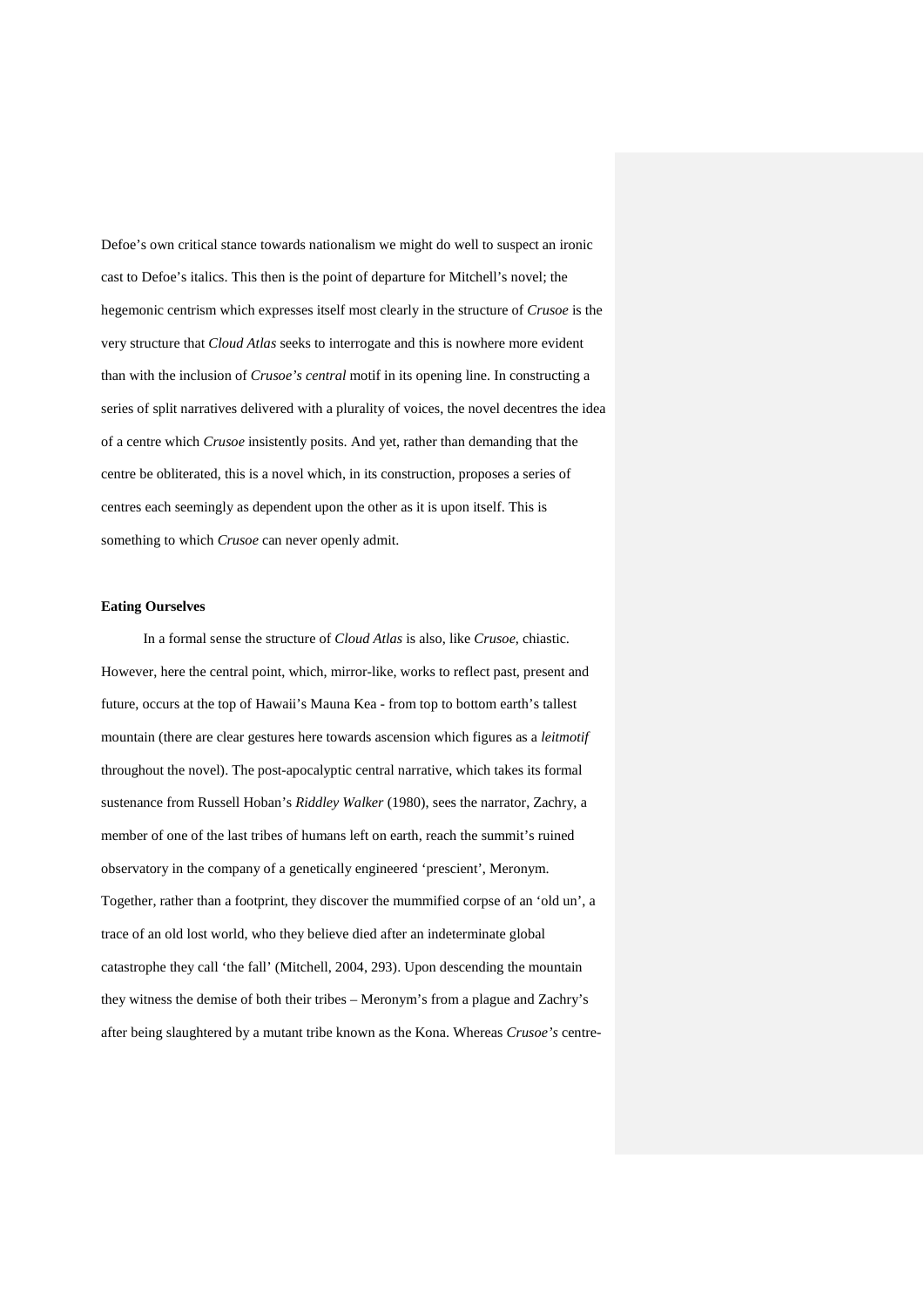point presents a moment not only of spiritual but also of anthropocentric crisis from which Crusoe must recover, the central point in *Cloud Atlas* bears witness to the potentially apocalyptic terminus of the anthropocentric journey. In a sense then, this central moment also proposes its own undoing. The section closes with only the smallest of hopes for the future of humanity: Zachry, as becomes clear, is recounting his story to two children. It is worth noting here that recent post-apocalyptic narratives have tended to follow a similar trajectory with both Cormac McCarthy's *The Road* (2006) and Margaret Atwood's *Oryx and Crake* (2009) closing with the discovery of fellow survivors which provides an intimation that the apocalypse is not quite complete. Mitchell, however, takes things a step further. As well as refusing to allow the end of human history with a representation of the endurance of narrative, Childs and Green point out that 'a reversal of [the] forward momentum' evident in the preceding chapters with their resumption in reverse order 'opens up an alternative perspective' (Childs and Green, 2011, 35). On this point Astrid Bracke suggests that Mitchell's novel posits a future which is far from inevitable and instead poses a question which asks 'whether the harm humanity has done can still be reversed, or whether in harming its natural environment it is effectively killing itself' (Bracke, 2014, 430).

Mitchell obliquely traces the causes of his coming apocalypse all the way back to Ewing's nineteenth century colonial account where we finally encounter Goose's doctrine that 'the strong do eat and the weak are meat' (Mitchell, 2004, 508). But whilst Goose's 'Law of Survival' seems shocking, and indeed in its Nietzschean sensibilities, decidedly anti-Christian, it is Goose himself who reads out Psalm the Eighth in the novel's opening pages – '*Thou madest him to have dominion over the works of they hands … the sheep & oxen, yea the beasts of the field*'(Mitchell, 2004, 8, emphasis in original) – harking back to Crusoe's theological justifications for his dominion over the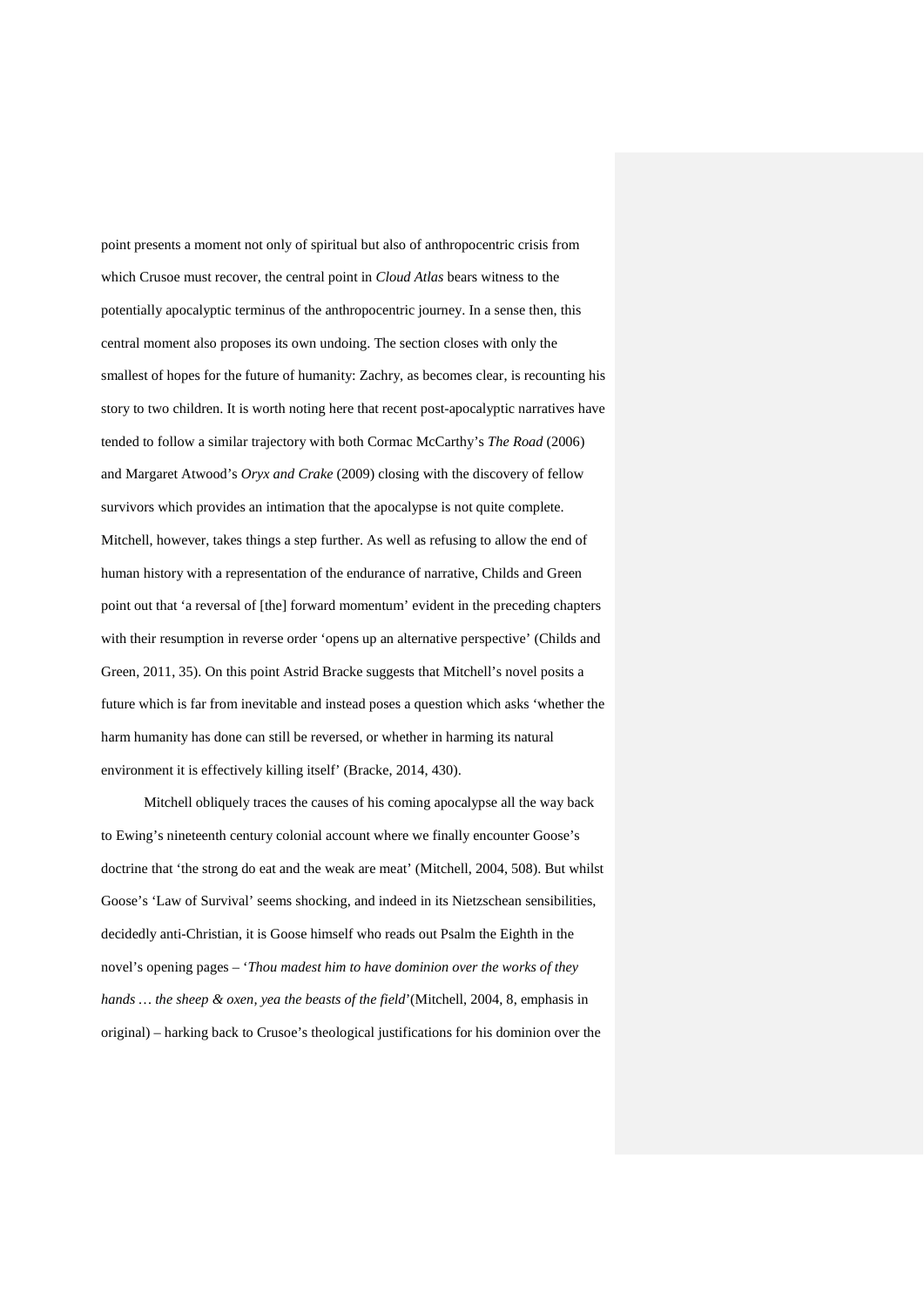island Whilst theologians have wrestled for centuries with man's relationship to animals, it is clear from Mitchell's story that man's rightful dominion over 'the beasts of the field', does not and was never limited by anything other than a relativist distinction which 'rationalises the exploitation of animal (*and animalised human*) "others" in the name of a human and reason centred culture' (Plumwood, 2001, 8, emphasis mine).

Mitchell turns his attentions to the gradations of the human being on multiple occasions, not least in the 'Sonmi -451' section. However, he gives such categorisations a theological bent in the closing section of Ewing's diaries where Preacher Horrox outlines 'Civilisation's Ladder', a hierarchy of humankind which ascends from the 'irreclaimable races', amongst whom he numbers the 'Australian Aboriginals', all the way to the Europeans and, with a gesture back to Crusoe's '*English* men', at whose apex sits the 'Anglo-saxon' (Mitchell, 2004, 506-507). This then, is 'hegemonic centrism' taken to its (il)logical extreme, and, as Horrox continues, we can see where this *horror* is going to lead: 'The superior shall relegate the overpopulous savages to their natural numbers. Unpleasant scenes may ensue' (507).

Unpleasant scenes indeed. In terms of the narrative *sjuzhet* we have already encountered Horrox's horror, but in the *fabula*, in the novel's 'real time' the horror is yet to come. It comes in the novel's penultimate section, 'An Orison of Sonmi -451', where, with an obvious nod to Huxley's *Brave New World* (and by extension his brother Leonard's involvement in the Galton Society), human intervention now extends far beyond Crusoe's 'gentleman husbandry' with a whole range of humans 'genomed' for specific tasks. In Nea So Copros, the setting for this section of the novel, human beings are created as commodities, as non-human others who stand in contradistinction to the 'true bloods'. It is from the testimony of one of these genomed slaves, Somni -451, who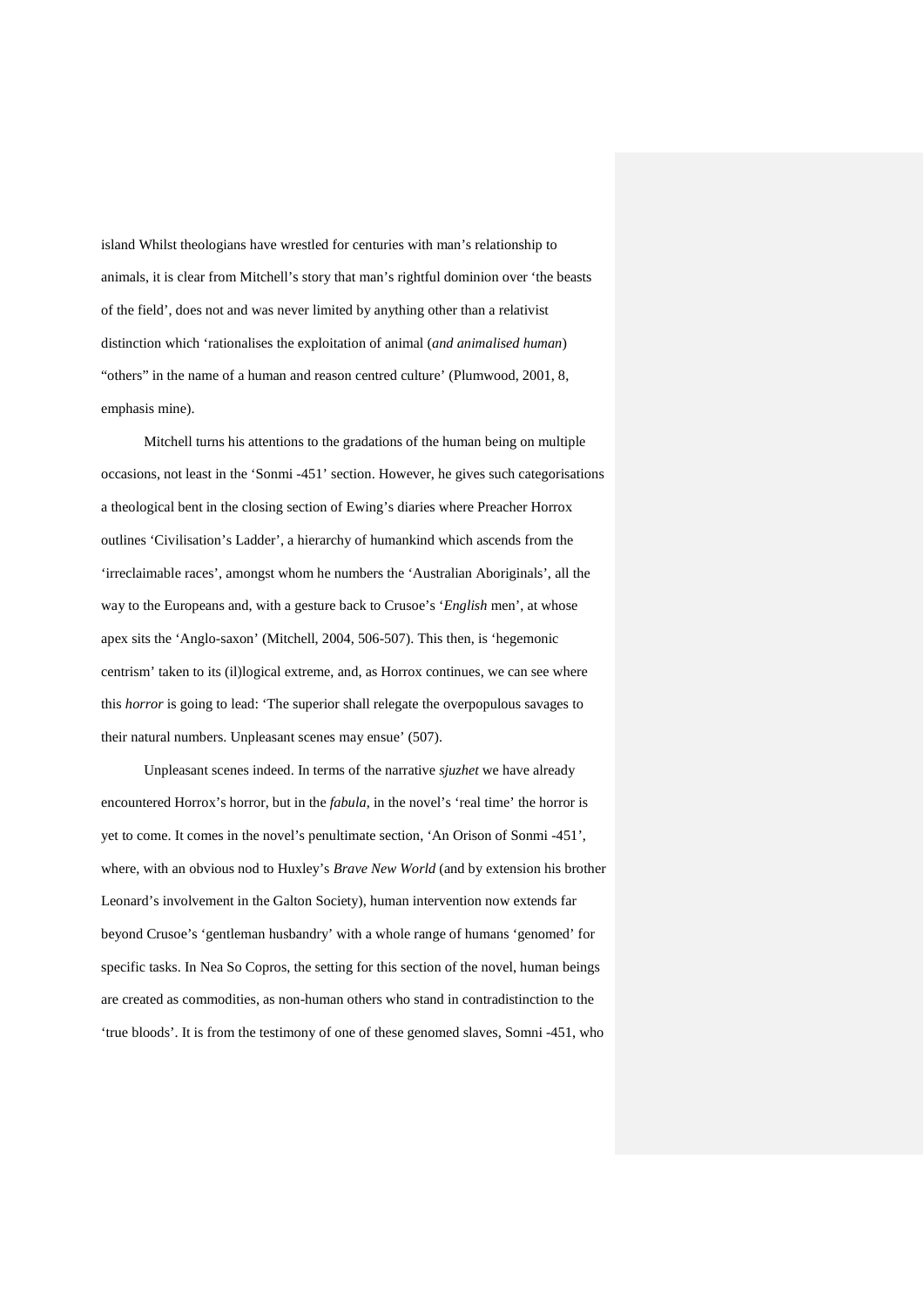works in a 'dinary' not unlike a MacDonald's where she works to feed hungry 'consumers', that we learn of the projected price of human consumption.

In a scene recalling the aptly named Richard Fleischer's 1973 film *Soylent Green* ("Soylent Green is people" – a cry which seems aimed peculiarly at vegetarian food and which Cavendish calls out to uncomprehending pensioners in the 'Ghastly Ordeal'[Mitchell, 2004, 179]), Somni discovers that the 'soap' the cloned slave fabricants eat is actually made from *retired* versions of themselves and further that 'leftover "reclaimed proteins" are used to produce Papa Song food products eaten by consumers in the corp's dinaries all over Nea So Copros'. Her revelation occurs as she is taken on board a vast ship which serves as a slaughterhouse for the fabricants and where she is shown 'figures wielding scissors, swordsaws, tools I don't know the names of … blood-soaked, from head to toe' (359-360). The imagery here evokes the horror of the animal slaughterhouse, but, as with Michael Faber's *Under the Skin* (2000), Mitchell defamiliarises the scene by making human animals the victims of the slaughter. We might at this point recall the disturbing practises already carried out in the livestock industry whereby animals are routinely fed upon the waste products of their own dead. If cannibalism is at the base of the Nea So Copros economy of consumption, so too, Mitchell's novel suggests, is it in our own.

Whilst cannibalism offers a tempting metaphor for the unbridled appetites of late-capitalism with its incessant repackaging and reselling which effectively commodifies everything for consumption, Crystal Bartelovich indicates that this is missing the point: capitalism, rather than feeding upon the flesh of the dead must instead feed upon the living flesh of a host. Capitalism, she states, 'must be parasitic rather than cannibalistic' (Bartelovich, 1998, 214). Cannibalism alone has never been a model for self-sufficiency, as logically any system which consumes itself cannot endure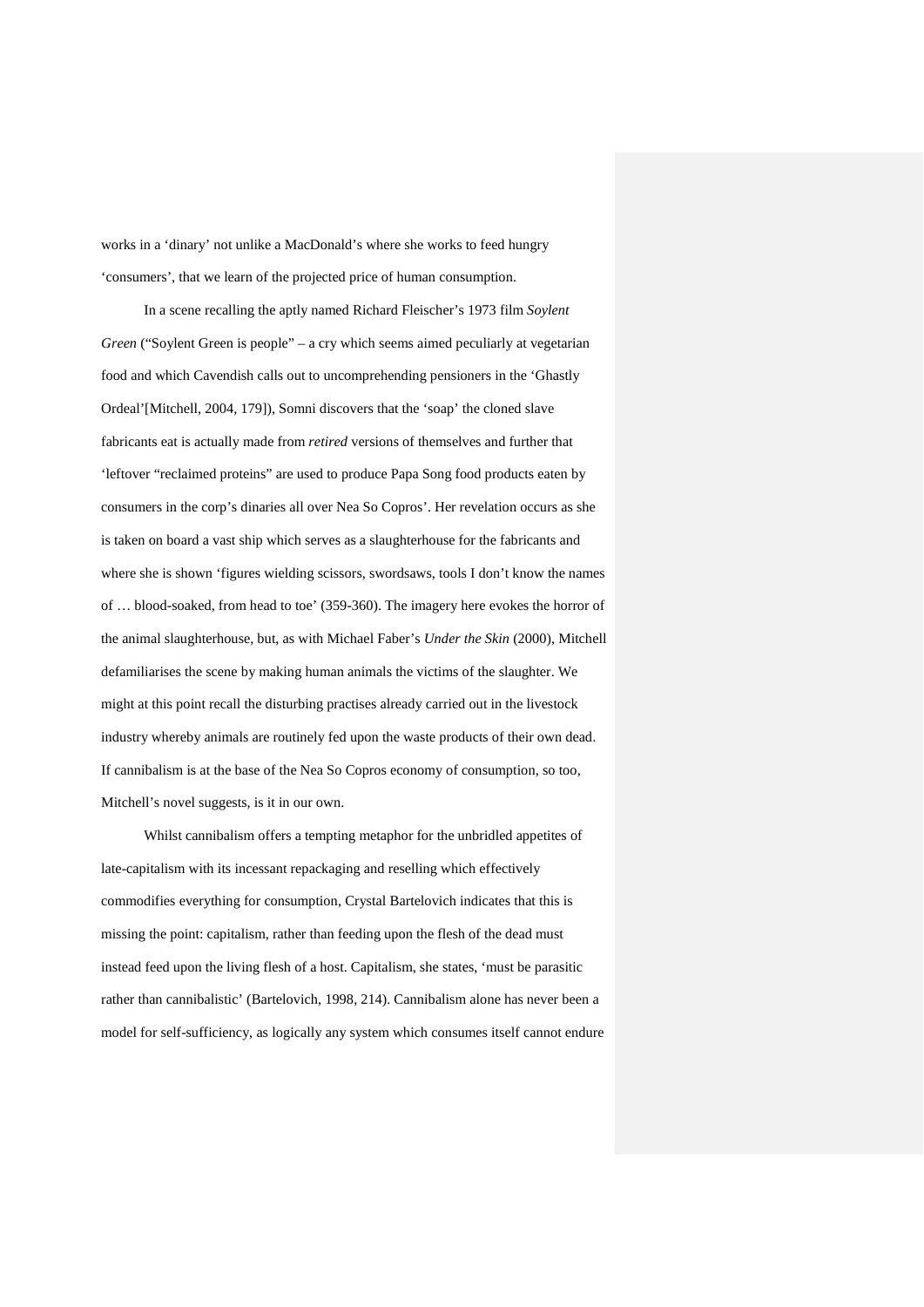for any length of time. However, a successful parasite cannot function if it consumes its hosts to the point of extinction, and in the case of global capitalism, where the luxury of a plural has not been afforded, a successful system cannot exceed the capacities of the system upon which it depends. Ultimately a system such as this can have no resort but to conclude by consuming itself.

That the first literal parasite we encounter in *Cloud Atlas* should be a work of fiction, the '*Gusano Coco Cervello*', a brain-eating worm Goose suggests has taken up residence in Ewing's skull, merely serves to foreground the multiple tropes of parasitism in evidence throughout the novel (Mitchell, 2004, 36). Cavendish, for instance, as a publisher, lives off the writing of others; likewise the critics, one of whom is comically propelled to his death from a roof by an angry author (151-152). Vyvyan Ayrs sustains his musical output by feeding on the creativity of amanuensis Robert Frobisher, who is himself in turn sustaining himself on both the material wealth and relative celebrity of his host, and this is to say nothing of the debt each of Mitchell's chapters owes to pre-existing novelists. However, whilst these examples of cultural parasitism offer a vision of an admittedly imperfect symbiosis they also offer an aesthetic reproduction of cannibalism, and it is the idea of cannibalism which in *Cloud Atlas* both underpins and concludes modern civilisation. Just as Defoe sought to produce a book whose formal structure attempted to mirror the workings of a providential nature, of man's central place as lord and master, whose 'sweets of living' are defined by the act of not eating one's kind, Mitchell's novel provides a formal structure which attempts to replicate the very appetites it seeks to redress.

#### **Conclusion**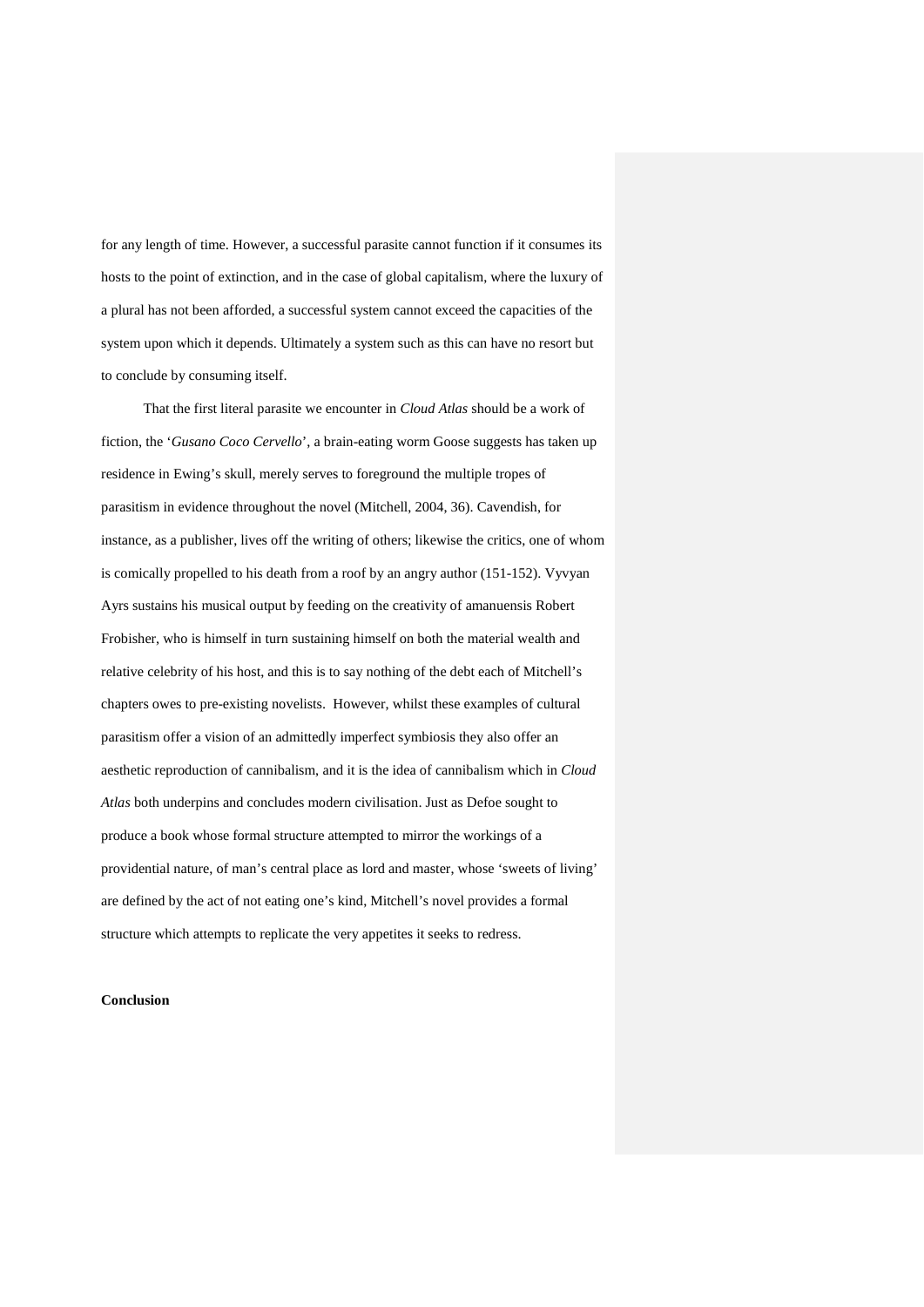Mitchell's message, the unfashionably didactic lesson he wants to give to his readers, comes in the final pages of Ewing's diary: 'one fine day' he writes, 'a purely predatory world shall consume itself. Yes, the devil shall take the hindmost until the foremost is the hindmost' (Mitchell, 2004, 528). With imagery recalling the ancient myth of the Ouroboros, the serpent that eats its own tail, Mitchell critiques an economy based upon unbridled consumption which his vision suggests can only lead to a metaphorical, and ultimately literal, self-consumption. But more than this, in attempting to imagine modernity on a truly cosmic scale, he also offers a vison of humanity that sees us not at the centre, not as the exception, but as a small part of a greater whole. We get a glimpse of this vison from the modified 'disasterman' Wing –D27 who, with a description that replicates and intensifies the blasted landscape of Flanders following WWI which we see in the Frobisher chapter, tells Sonmi of 'disasterlands so infected or radioactive that purebloods perish there like bacteria in bleach' (215). Displacing *Crusoe*'s anthropocentric vison of man at the centre of creation, the economic man, the good husband, Mitchell's novel takes an entirely different perspective, gesturing in terms of both its geographical compass and its extended chronology to a vision which sees our species' relationship with the ecosystem as one which, in global terms, is at root parasitic. However, since the advent of 'ecological overshoot' in the mid-1970s, our symbiotic relationship with the host has become dangerously unbalanced (Dietz and O'Neil, 2013, 21). Mitchell traces this unbalancing back to the emergence of imperial colonialism; however, rather than attempting to make the ultimately false distinction between meat and flesh, which in *Crusoe* serves as one of the founding principles for modernity's conception of human exceptionalism, Mitchell's novel insists that we are indeed all meat. This is made nowhere more clear than, perhaps significantly, on page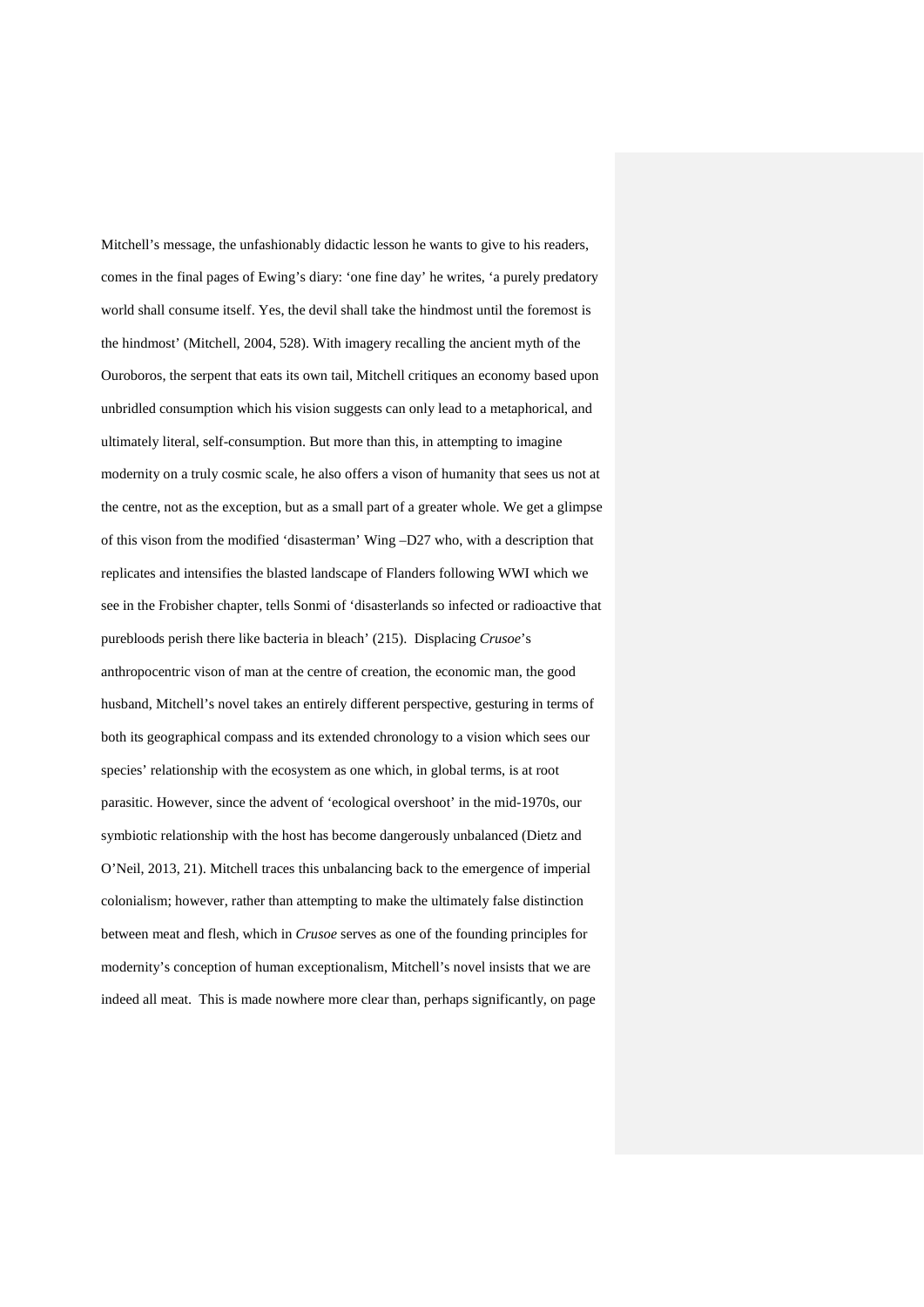451 when an anti-nuclear campaigner reads Ralph Waldo Emerson's 'Brahma' almost in its entirety to her dying friend:

If the red slayer think he slays,

Or if the slain think he is slain,

They know not well the subtle ways

I keep, and pass, and turn again.

### **References**

Atwood, M. 2009. *Oryx and Crake*. London: Virago.

Bartelovich, C. 1998. "Consumerism, Or the Logic of Late Cannibalism." In *Cannibalism and the Colonial World*, edited by Francis Barker, Peter Hulme and Francis Iverson, 204-237. Cambridge: Cambridge University Press.

Bracke, A. 2014. "The Contemporary English Novel and its Challenges to Ecocriticism." In *The Oxford Handbook of Ecocriticism*, edited by Greg Garrard, 423- 439. Oxford: Oxford University Press.

Brooks, D. 1973. *Number and Pattern in the Eighteenth Century Novel*. London: Routledge.

Childs, P. and J. Green. 2011. "The Novel in Nine Parts." In *David Mitchell: Critical Essays*, edited by Sarah Dillon, 25-47. Canterbury: Gylph.

Defoe, D. [1719] 1994. *Robinson Crusoe*, edited by Michael Shinagel. New York: Norton.

Diamond, J. 1998. *Guns, Germs and Steel.* London: Vintage.

Dietz, R. and Dan O'Neil. 2013. *Enough is Enough*. Abingdon: Routledge.

Dunlop, N. 2011. "Speculative Fiction as Postcolonial Critique." In *David Mitchell: Critical Essays*, edited by Sarah Dillon, 201-224. Canterbury: Gylph.

Estok, Simon, C. 2013. "Cannibalism, Ecocriticism, and Portraying the Journey." *Comparative Literature and Culture*, 14 (5). Accessed August 12, 2014. http://dx.doi.org/10.7771/1481-4374.2138

Faber, M. 2000. *Under the Skin*. Edinburgh: Canongate.

Fleischer, R. dir., 1973. *Soylent Green*. Metro-Goldwyn-Meyer.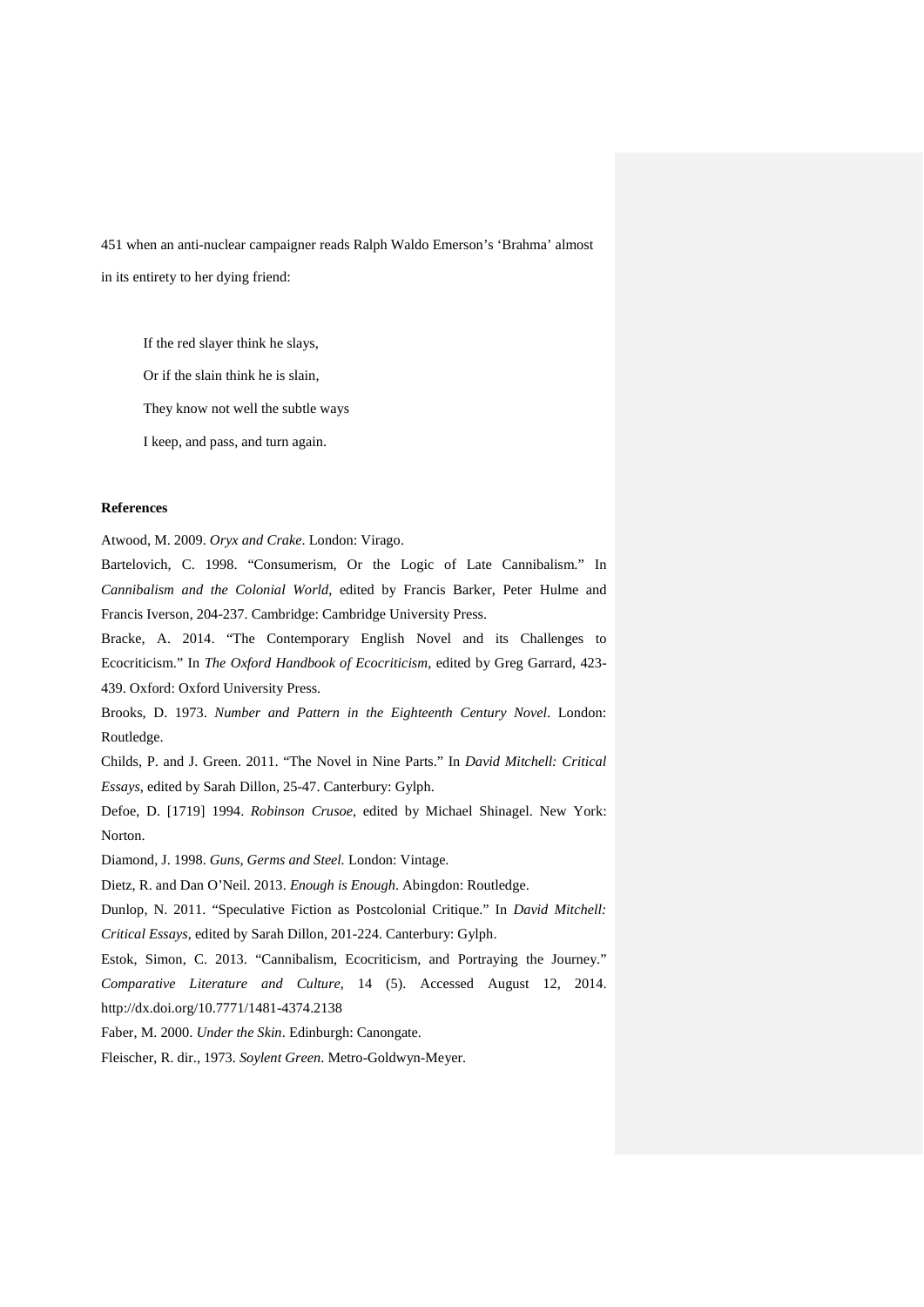Folkenflick, R. 2009. "*Robinson Crusoe* and the Semiotic Crisis of the Eighteenth Century." In *Defoe's Footprints*, edited by Robert M. Manquis and Carl Fisher, 98-125. Toronto: University of Toronto Press.

Garrard, G. 2007 "Problems Concerning Islands." In *"What is the Earthly Paradise?": Ecocritical Responses to the Caribbean*, edited by Chris Campbell and Erin Somerville, 10-22. Newcastle: Cambridge Scholars.

Huggan, G. and Helen Tiffin. 2010. *Postcolonial Ecocriticism: Literature, Animals, Environment*. Abingdon: Routledge.

Hunter, J. Paul. [1966] 1994 "The Guide Tradition." In *Robinson Crusoe*, edited by Michael Shinagel, 246-250. New York: Norton.

Hoban, R. [1980] 1982. *Riddley Walker*. London: Picador

Hopf, C. 2011. "The Stories We Tell: Discursive Identity Through Narrative Form in *Cloud Atlas*." In *David Mitchell: Critical Essays*, edited by Sarah Dillon, 105-126. Canterbury: Gylph.

Kerridge, R. "Ecocritical Approaches to Literary Form and Genre." In *The Oxford Handbook of Ecocriticism*, edited by Greg Garrard, 361-376. Oxford: Oxford University Press.

Mackintosh, A. 2011. "Crusoe's Abattoir: Cannibalism and Animal Slaughter in *Robinson Crusoe*." *Critical Quarterly,* 53 (3): 24-43.

McCarthy, C. 2006. *The Road*. London: Picador.

McMoran, W. 2011. "*Cloud Atlas* and *If on a Winter's Night a Traveller*: Fragmentation and Integrity in the Postmodern Novel." In *David Mitchell: Critical Essays*, edited by Sarah Dillon, 155-177. Canterbury: Gylph.

Mitchell, D. 2004. *Cloud Atlas*. London: Sceptre.

Plumwood, V. 2001. *Environmental Culture: The Ecological Crisis of Reason*. London: Routledge.

Plumwood, V. 2003. "Decolonising Relationships with Nature." In *Decolonising Nature: Strategies for Conservation in a Post-Colonial Era*, edited by William H. Adams and Martin Mulligan, 51-78. London: Earthscan.

Said, E. 1993. *Culture and Imperialism*. London: Chatto and Windus.

Solnick, S. 2014. "Why the Cultural Response to Global Warming Makes For a Heated Debate." *The Independent*, June, 11.

Watt, I. 1987. *The Rise of the Novel*. London: The Hogarth Press